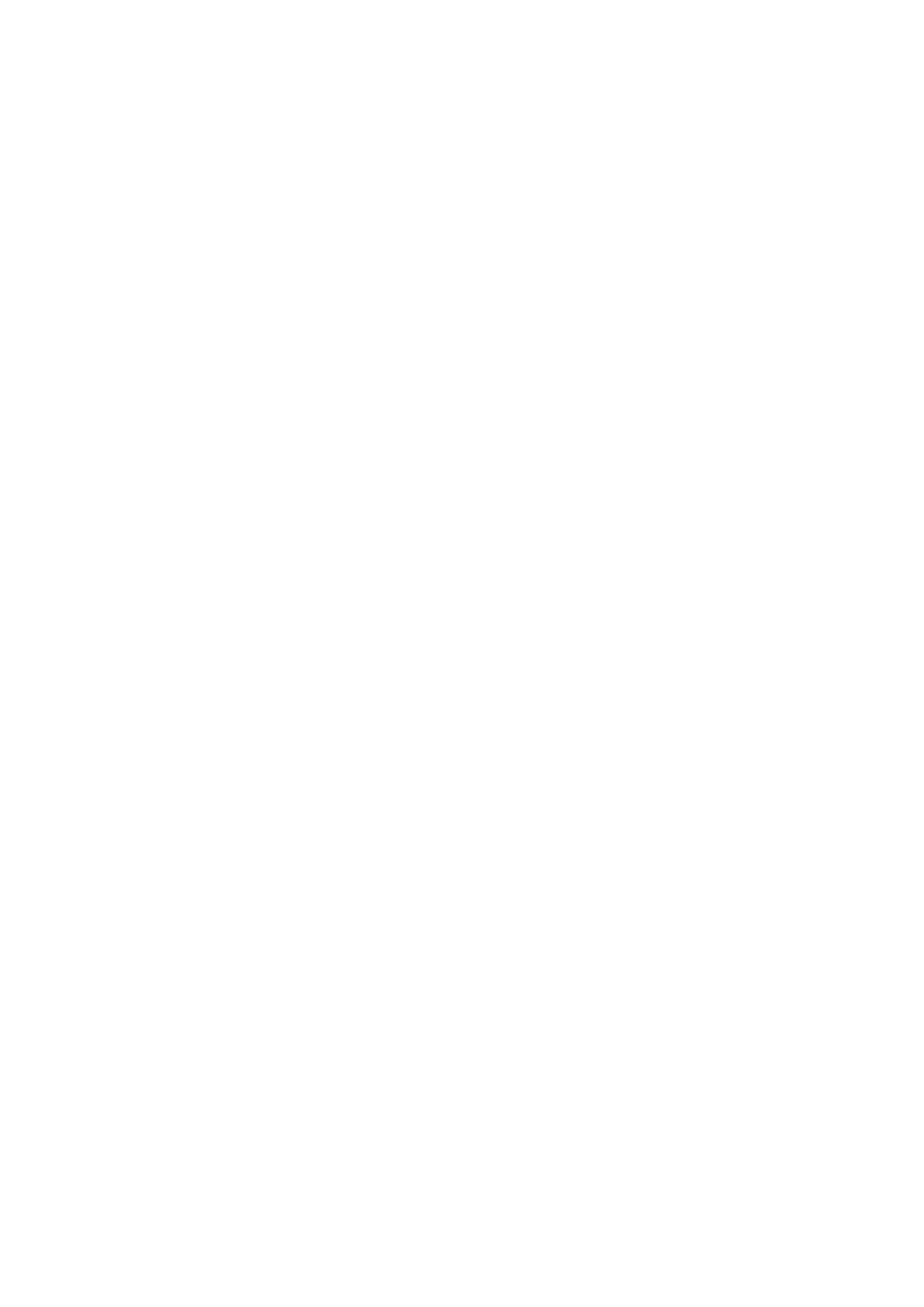# Using Formal Verification of Parameterized Systems in RAW Hazard Analysis in Microprocessors

Lukas Charvat, Ales Smrcka, and Tomas Vojnar

Brno University of Technology, FIT, IT4Innovations Centre of Excellence Božetěchova 2, 612 66, Brno, Czech Republic {icharvat, smrcka, vojnar}@fit.vutbr.cz http://www.fit.vutbr.cz

Abstract. Implementation of a pipeline-based execution of instructions in purposespecific microprocessors is an error prone task, which implies a need of proper verification of the resulting design. Various techniques were proposed for this purpose, but they usually require a significant manual intervention of the developers. In this work, we propose a novel, highly automated approach for discovering RAW hazards in in-order pipelined instruction execution. Our approach combines static analysis of data paths to detect anomalies and possible hazards, followed by a transformation of detected problematic paths to a parameterised system (PS), and a subsequent formal verification to check the possibility of unhandled hazards using techniques for formal verification of PSs. We have implemented our approach and successfully applied it on multiple non-trivial microprocessors.

# 1 Introduction

For many current, highly demanding embedded applications, rather complex purposespecific microprocessors are developed, including those with pipelined execution. Development of such processors requires the designer to reason about mutual interference of sequences of instructions in the pipeline where tricky errors can easily arise. Automated or semi-automated support of the development process, including suitable verification techniques, is hence highly needed. Various techniques have been proposed for this purpose, but they are still rather limited in terms of their generality, scalability, and/or degree of automation.

Our long-term goal is to develop a set of verification techniques with formal roots, each of them specialised in checking absence of a certain kind of errors in purposespecific microprocessors. The main idea is that, this way, a high degree of automation and scalability can be achieved since only parts of a design related to a specific error are to be investigated.

In our previous work [6], we proposed, with the above goal in mind, a fully automated approach for checking correctness of the implementation of individual instructions. In this paper, we aim at *read-after-write (RAW) hazards* in microprocessors with a single pipeline. An RAW hazard arises when an instruction writes to a storage that some later instruction reads, but it is possible for the later instruction to read an old value being rewritten by the earlier instruction.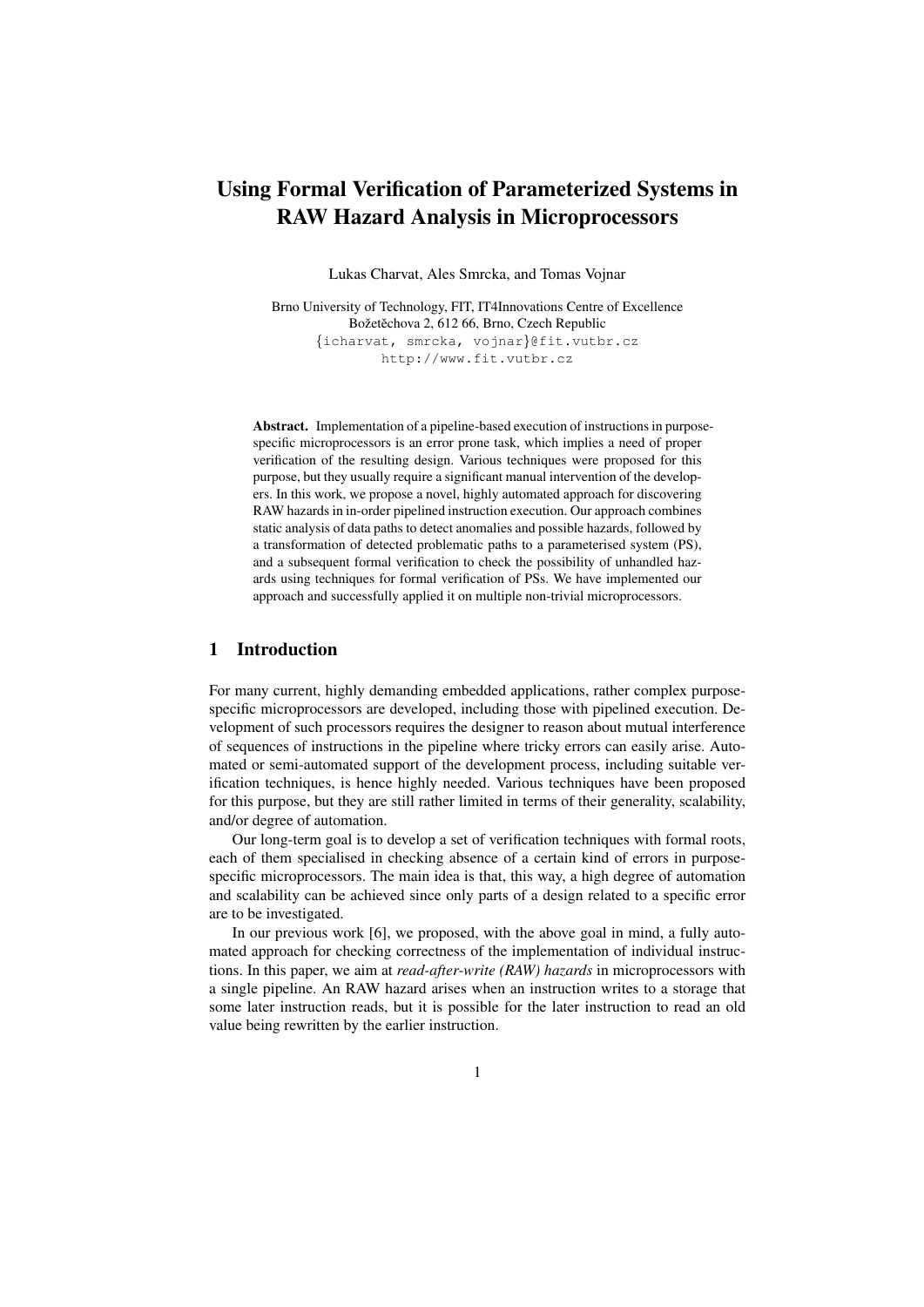Our approach for verifying that a single-pipeline microprocessor is free of RAW hazards starts by using a simple static analysis to find all data paths which could transfer data in a way causing an RAW hazard. Subsequently, we use SMT solving to check whether some of these paths could be enabled under some conditions. If so, we use parametric formal verification over a specially derived model of the data path to check whether there exists some sequence of instructions that could generate such conditions. If there is no such case, RAW hazards are handled properly by the processor.

Our approach concentrates mostly on the control parts of a design, for which current formal methods usually scale well, and minimizes the need of reasoning over data. We have implemented our approach in a prototype tool, and we present experimental evidence showing that our approach does indeed provide promising results in practice.

*Plan of the Paper* Section 2 presents an overview of the related work addressing validation of single-pipeline microprocessors. Section 3 defines the needed notions. Section 4 presents our verification approach, followed by experiments presented in Section 5. Finally, Section 6 concludes the paper.

# 2 Related Work

Showing absence of RAW hazards is a native part of checking conformance between an RTL design and a formally encoded ISA description. The perhaps most cited approach to such checking is the so-called flushing technique [5], which has been extended, e.g., in [13, 20, 11], to handle rather complicated designs with multi-cycle execution units, exceptions, and branch prediction. The main challenge of these works is to overcome the semantic gap between the different levels of a processor description. Dealing with this issue typically requires a significant user intervention consisting in providing various additional assertions about the design or in transforming it to a purpose-specific description language.

In [12], the so-called self-consistency check that compares possible executions of each instruction in two scenarios is introduced. The comparison is made wrt. a property given by the user, e.g., a property concerning RAW hazards which deals with (i) executions of an instruction enclosed by any (random) instructions within the pipeline and (ii) executions of the same instruction surrounded by NOP instructions only. If the self-consistency check succeeds, conformance of the RTL and ISA descriptions of a processor can be established by separately showing conformance of the RTL/ISA descriptions of each individual instruction. The main drawback of the approach is that it requires the enclosing instructions from the first run not to violate a so-called consistent state of the microprocessor, which has to be manually defined by the user.

In [1], a formal model based on a notion of stages, parcels (instructions), and hazards has been introduced. Once the user defines predicates needed for describing the pipeline, the design can be automatically formally proven correct under a correctness criterion given in the work. Another, a bit similar approach has been proposed in [14]. The approach introduces an abstract formal model whose components are to be linked by the user with the concrete cycle-accurate implementation through a number of mappings. Afterwards, IPC [18] is used to check several properties implying correctness of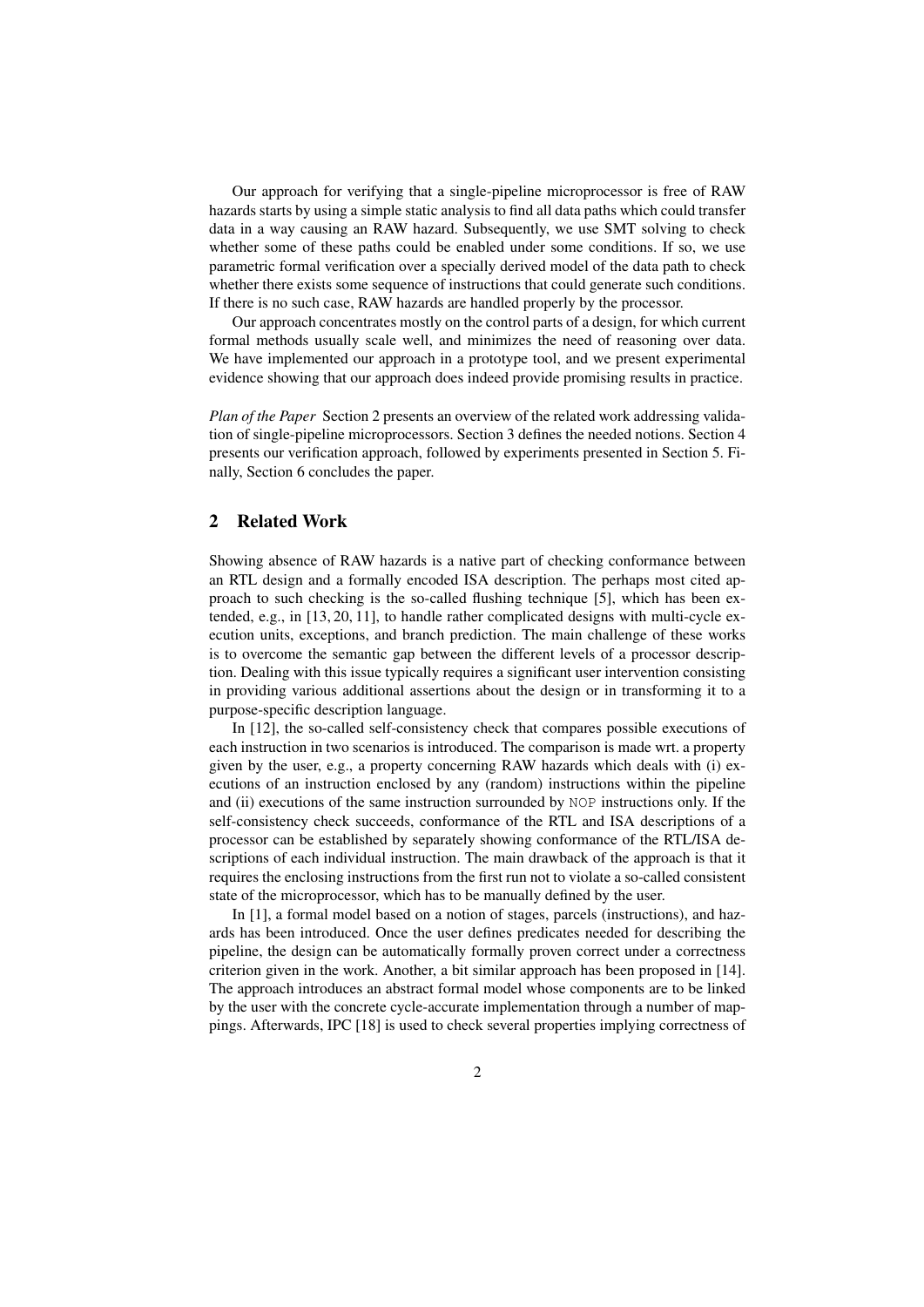the pipeline behaviour. Again, both of the above methods require a significant manual user intervention.

Compared with the above approaches, we do not aim at full conformance checking between RTL and ISA implementations. Instead, we address one specific property namely, absence of problems caused by RAW hazards. On the other hand, our approach is almost fully automated—the only step required from the user is to identify the architectural registers.

# 3 Definitions

A *processor structure graph* (PSG) is a tuple  $G = (V, E, s, t)$ . *V* is a finite set of vertices that is the union  $V = V_s \cup V_f$  of a set  $V_s$  of *storages* and a set  $V_f$  of *Boolean circuits*,  $V_s \cap V_f = \emptyset$ .  $V_s$  includes five types of storages, meaning that

$$
V_s = V_a \cup V_p \cup V_\mu \cup V_{rp} \cup V_{wp}
$$

where  $V_a$ ,  $V_p$ , and  $V_\mu$  are sets of *architectural*, *pipeline*, and *micro-architectural registers*, respectively, while  $V_{rp}$  and  $V_{wp}$  denote sets of *read* and *write ports of memories* (with all the sets being pairwise disjoint). We assume that architectural registers and memory ports are in the set of *programmer visible storages*  $V_{pv} = V_a \cup V_{rp} \cup V_{wp}$ . We also expect micro-architectural registers to only hold the state of processor's control logic and to be not used to carry data interchanged between programmer visible registers. Moreover, we expect all storages to have a unit write and zero read delay. Longer access times (e.g., for memory ports) can be modelled by introducing sequentially connected registers emulating the required delay. The set of Boolean circuits is the union of two types of circuits  $V_f = V_{mx} \cup V_g$  where  $V_{mx}$  is a set of circuits implementing *multiplexers* and  $V_g$  is a set of the remaining (generic) circuits,  $V_{mx} \cap V_g = \emptyset$ .

Next, E denotes a finite set of *transfer edges*. Let  $\mathbb{T} = \{d, q, c1, st, addr, en, sel,$  $\{\mathfrak{m}\}\cup\{\mathsf{a}_i,\text{case}_i\mid i\in\mathbb{N}\}\}$  be the set of *connection types* whose meaning will become clear below. Finally,  $s : E \to V \times \mathbb{T}$  assigns to each edge its source vertex and its connection type, and  $t : E \to V \times \mathbb{T}$  assigns to each edge its target vertex and its type of connection. The sets V and E and the functions s and t must fulfil the following criteria:

- Each architectural, micro-architectural, or pipeline register  $v_r \in V_a \cup V_\mu \cup V_p$  has exactly one inbound data-in edge  $e_d \in E$  s.t.  $t(e_d) = (v_r, d)$  and arbitrary many outbound data-out edges  $e_q^i \in E$  s.t.  $s(e_q^i) = (v_r, q)$  for  $i \in \mathbb{N}$ .
- In addition, each pipeline storage  $v_p \in V_p$  has exactly one inbound stall  $e_{st} \in E$ and clear edge  $e_{cl} \in E$  s.t.  $t(e_{st}) = (v_p, \text{st})$  and  $t(e_{cl}) = (v_p, \text{c1})$ .
- Each memory port  $v_{port} \in V_{rp} \cup V_{wp}$  has exactly one inbound addressing edge  $e_{addr} \in E$  s.t.  $t(e_{addr}) = (v_{port}, \text{addr}).$
- Each memory write port  $v_{wp} \in V_{wp}$  has exactly one inbound data-in edge  $e_d \in E$ s.t.  $t(e_d) = (v_r, d)$ .
- Each memory read port has arbitrary many outbound data-out edges  $e_q^i \in E$  s.t.  $s(e_q^i) = (v_r, \mathbf{q})$  for  $i \in \mathbb{N}$ .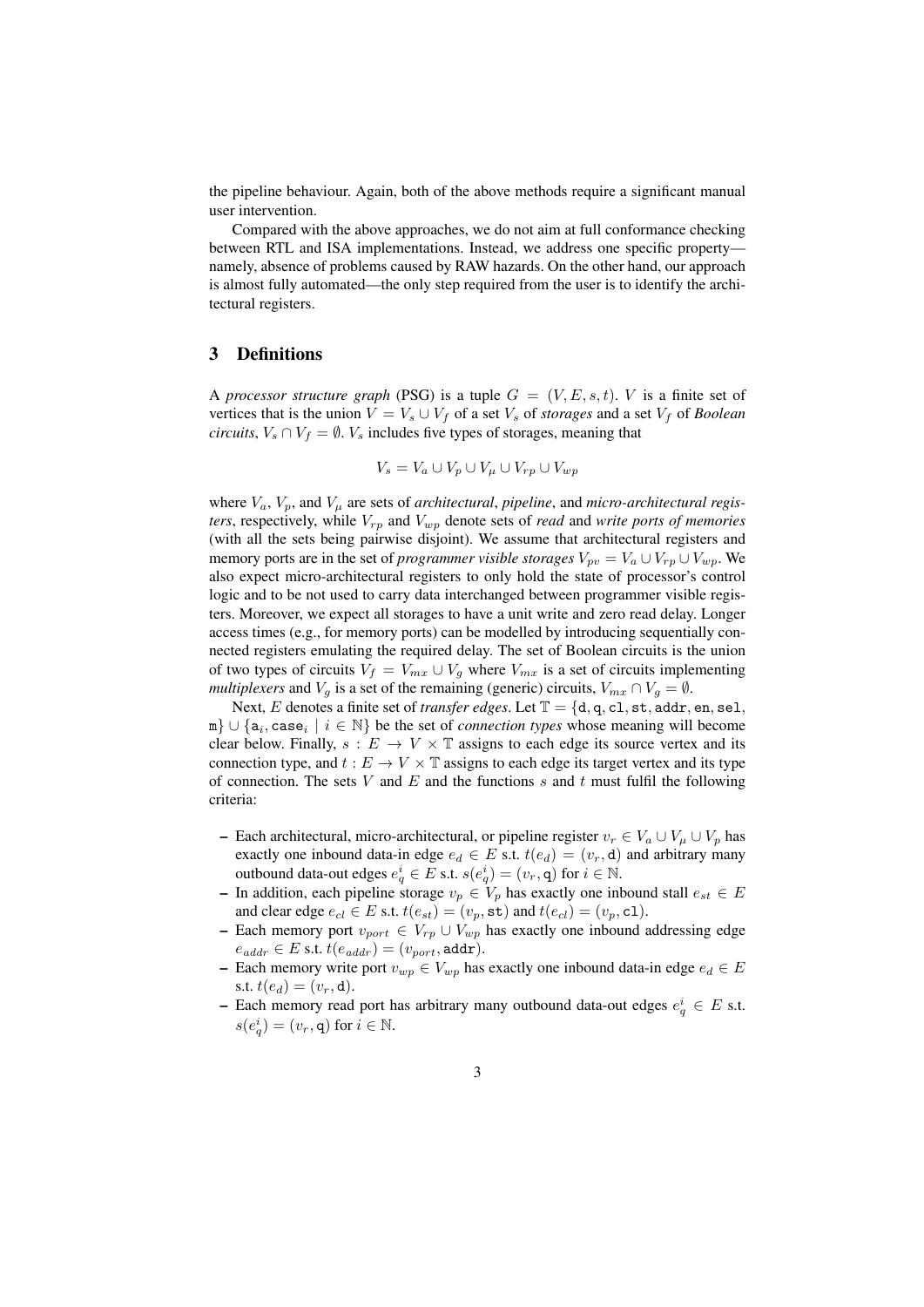- Each write and read port pair  $(v_{wp}, v_{rp}) \in V_{wp} \times V_{rp}$  of the same memory is connected with edge  $e_m$  s.t.  $s(e_m) = (v_{wp}, \mathbf{m})$  and  $t(e_m) = (v_{rp}, \mathbf{m})$ .
- Each storage  $v_s \in V_s$  has exactly one inbound enable edge  $e_{en} \in E$  s.t.  $t(e_{en}) =$  $(v<sub>s</sub>, en)$ .
- Each circuit  $v_q \in V_q$  implementing a Boolean function  $g(a_1, ..., a_n)$  has exactly one inbound edge for each argument of g s.t.  $t(e_{a_i}) = (v_g, a_i)$  for all  $1 \leq i \leq n$ .
- Each multiplexer  $v_{mx} \in V_{mx}$  implementing a case selection function switch(sel,  $case_1, ..., case_n)$  has exactly one inbound edge for each argument of switch s.t.  $t(e_{sel}) = (v_{mx}, \texttt{sel})$  and  $t(e_{case_i}) = (v_{mx}, \texttt{case}_i)$  for all  $1 \leq i \leq n.$
- Each circuit  $v_f$  ∈  $V_f$  has arbitrary many outbound result edges  $e_q^i$  ∈ E s.t.  $s(e_q^i)$  =  $(v_f, q)$  for  $i \in \mathbb{N}$ .
- There are no other types of edges other than the ones described above.
- There is no cycle in the graph consisting from vertices representing Boolean circuits only.

Due to the above restriction to at most one inbound edge for a single connection type, one can use a simpler notation to uniquely describe the edges. In particular, an edge  $e \in E$  that satisfies  $t(e) = (v, c), v \in V$ , can be encoded using the expression v.c.

A PSG  $G = (V, E, s, t)$  induces a transition system  $(C, \rightarrow)$  where  $C = \mathbb{B}^n$  is the set of its configurations where *n* is a sum of bit-width of all storages and  $\rightarrow \subseteq C^2$ is the transition relation. We use  $c[v_r]$ , resp.  $c[v_m, i]$ , to denote the bit-vector value of the register  $v_r \in V_a \cup V_p \cup V_\mu$ , resp. the *i*th cell of the memory with port  $v_m \in$  $V_{rp} \cup V_{wp}$ , in the configuration  $c \in C$ . We abuse the above notation  $c[e]$  to express the value transferred over edge  $e \in E$  in configuration c as well. Now, assume standard register next state function  $f_{v_r}$  for each register  $v_r$  of the PSG where the register  $v_r$  is written a value transferred through  $v_r$ .d edge iff  $v_r$ .cl and  $v_r$ .st edges both transfer "0" and  $v_r$  en transfers "1" in configuration c. We assume priorities  $cl > st > en$ of control signals in the case when more than is activated. Similar next state function  $f_{v_m,i}$  exists for each memory cell i which is written a value transferred through its writing port  $v_{wp}$  and its edge  $v_{wp}$ .d iff  $v_{wp}$ .en edge transfers "1" and  $v_{wp}$ .addr edge transfers *i* in configuration *c*. Then, the relation  $\rightarrow$  contains transition  $c \rightarrow c'$  iff (i)  $c'[v_r] = f_{v_r}(c[v_r.d], c[v_r.en], c[v_r.t], c[v_r.st])$  for all  $v_r \in V_a \cup V_p \cup V_\mu$ , and (ii)  $c'[v_m, i] = f_{v_m,i}(c[v_r.d], c[v_r.em], c[v_r.addr])$  for all memories with port  $v_m \in V_{wp}$ and their cells i.

Given  $k > 1$  and vertices  $v_1, v_k \in V$  of a PSG, a walk from  $v_1$  to  $v_k$  is an alternating sequence of vertices and edges  $\langle v_1, e_1, v_2, ..., v_k \rangle$  where  $v_2, ..., v_{k-1} \in V$ ,  $e_1, ..., e_{k-1} \in E$ , and every two subsequent vertices are incident with an edge present between them, i.e.,  $s(e_i) = (v_i, c_i)$ ,  $t(e_i) = (v_{i+1}, c_{i+1})$  for each  $1 \leq i < k$  and  $c_1, ..., c_k \in \mathbb{T}$ . A path from  $v_1$  to  $v_k$  is a walk where no vertex appears twice, i.e.,  $i \neq j \Rightarrow v_i \neq v_j$  for all  $1 \leq i, j \leq k$ .

Since our approach builds on analysing conditions that hold in certain stages of execution of a given instruction, we now introduce a notion of edge and path conditions. An *edge condition* is a pair  $(e, b)$ , denoted  $e \rightarrow b$ , meaning that the value transferred over the edge  $e \in E$  is equal to some constant or variable b of bit-vector logic. By E, we denote the set of all such edge conditions. A *path condition*  $c_{v_{mx}}^{\pi}$  is a special type of edge condition defined for a multiplexer  $v_{mx} \in V_{mx}$  that is part of a path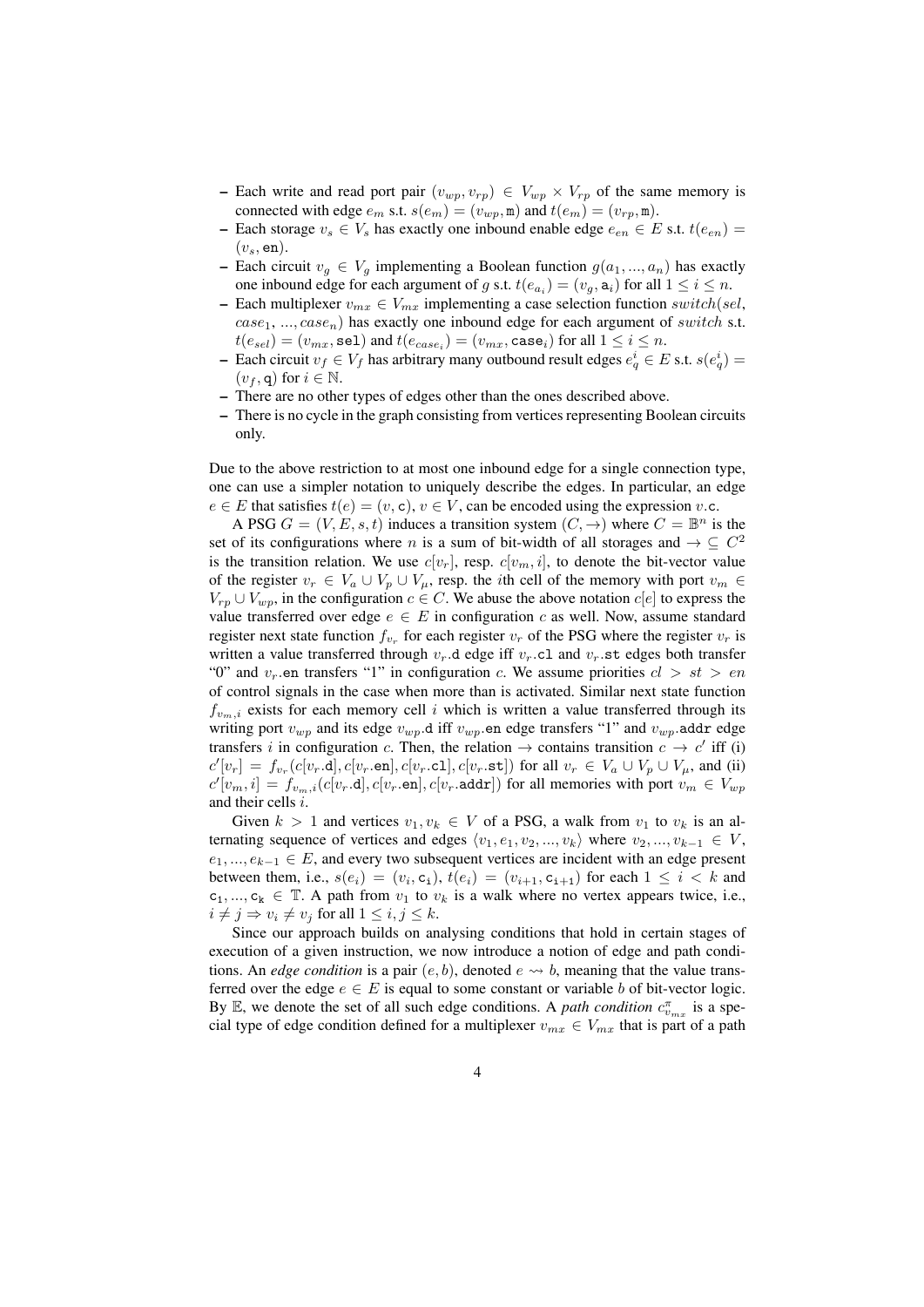

Fig. 1: A processor structure graph of a part of a RISC CPU.

 $\pi = \langle ..., e_{in}, v_{mx}, e_{out}, ... \rangle, e_{in}, e_{out} \in E$ . The path condition  $c_{v_{mx}}^{\pi} = v_{mx}$  sel  $\leadsto b$ captures the value b of the selector edge  $v_{mx}$  sel of the multiplexer  $v_{mx}$  required for the data on the inbound edge  $e_{in}$  to be propagated to the outbound edge  $e_{out}$ . The edge condition may be used to represent constraint over the set of configurations  $C$  of the transition system induced by the PSG. Thus, we also define a mapping  $\alpha$ :  $\mathbb{E} \rightarrow 2^C$  s.t.  $\alpha(e \leadsto b) := \{c \in C \mid c[e] = b\}$  and its pointwise extension  $\alpha(K) := \bigcap_{k \in K} \alpha(k)$ .

Our approach further uses the common notion of a parameterised system (PS) operating on a linear topology where processes (i.e., executed instructions) may perform local transitions or universally/existentially guarded global transitions [7, 17, 2]. For our purposes, it is enough to consider global transitions only. A PS is a pair  $P = (Q, \Delta)$ where Q is a finite set of states of a process and  $\Delta$  is a set of transition rules over Q. A transition rule is of the form  $\mathbb{Q} j < i: G \models q \rightarrow q'$  where  $\mathbb{Q} \in \{ \forall, \exists \}, G \subseteq Q$ and  $q, q' \in Q$ . A PS induces a transition system whose configurations are finite words over Q. A configuration  $q_1...q_i...q_n$ ,  $1 \leq i \leq n$ , changes to  $q_1...q_i'...q_n$  when the *i*th process goes from its state  $q_i$  to  $q'_i$  using some of the transition rules. The rule can be applied only if its guard is satisfied. For example, the meaning of the guard  $\forall j < i: G$ is "for every process  $j$  to the left from  $i$  (in the linear topology), the  $j$ th process should be in a state that belongs to the set  $G$ ". Wihout loss of generality, during a verification, we assume a PS with a fairness assumption that during transition of between two configurations, every process must yield a step.

We will work with the reachability problem given by a PS P, a regular set  $I \subseteq$  $Q^+$  of initial configurations, and a regular set  $Bad \subseteq Q^+$  of bad configurations. In particular, we assume Bad to be given as the upward closure of a finite set  $B \subseteq Q^+$ of minimal bad configurations, this is,  $Bad = \{c \in Q^+ \mid \exists b \in B : b \sqsubseteq c\}$  where  $\sqsubseteq$  is the usual sub-word relation (i.e.,  $u \sqsubseteq s_1...s_n \Leftrightarrow u = s_{i_1}...s_{i_k}$  for some  $1 \le i_1 \le ... \le n$  $i_k \leq n, 0 \leq k \leq n$ ). Now, let  $R \subseteq Q^*$  denote the set of all reachable configurations. We say that the system  $P$  is safe wrt.  $I$  and  $Bad$  iff no bad configuration is reachable, i.e.,  $R \cap Bad = \emptyset$ .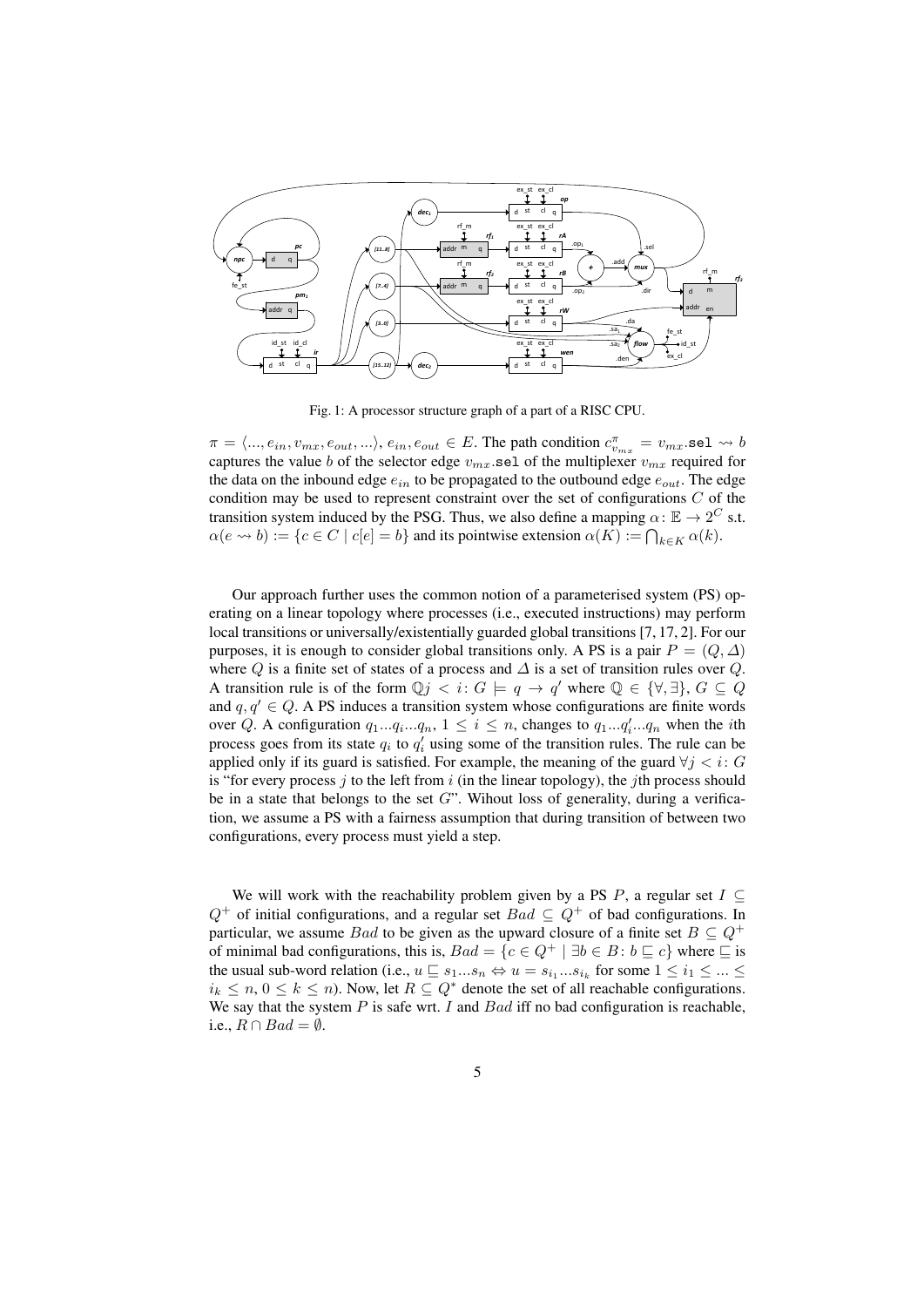# 4 The Proposed Verification Approach

This section describes our approach for verifying that the logic of data-flow control prevents RAW hazards, making it impossible for a later instruction to read incorrect (not yet updated) data, use them for a computation, and write them into some programmer visible storage. We expect the processor under verification to be described by a PSG, which can be easily obtained from a description of the processor on the register transfer level (RTL) written in common languages, such as VHDL or Verilog. For our experiments, we have, in particular, implemented a translation from RTL generated from the CodAL hardware description language [8] to PSGs.

Our approach consists of the following steps: (i) a data-flow analysis intended to distinguish particular stages of the pipeline, (ii) a consistency check of a correct implementation of the particular pipeline stages, (iii) a static analysis identifying constraints over data-paths of instructions that can potentially cause an RAW hazard, (iv) generation of a PS modelling mutual interaction between potentially conflicting instructions, and (v) an analysis of the constructed PS.

Example 1. Throughout the section, we will be illustrating the different steps of our approach on a running example depicted in Fig. 1. The figure shows a PSG describing a part of a simple RISC CPU. The depicted part of the CPU is used during execution of arithmetic and load/store instructions. To remain lucid, the PSG does not include any logic responsible for execution of branch instructions, and it shows only selected parts of an instruction decoder (circuits  $dec_1$  and  $dec_2$ ). Also, the write enable signal for the register pc as well as the read enable signals for the ports  $rf_1$ ,  $rf_2$  (read ports of register file  $rf$ ), and  $pm_1$  (which is a port to the program memory) are omitted because of their constant setting to "1".

In the CPU, the computation starts by using the content of the program counter pc to address the read port  $pm_1$  of the program memory. An instruction fetched from the memory is stored into the storage  $ir$  representing the fetch register. The fetched instruction word is split by the circuits denoted as  $[x..y]$  to its operand and opcode parts. Values of the operands are used to address the read ports  $rf_1$ ,  $rf_2$ , and the write port  $rf_3$  of the register file. The opcode part is sent to the decoder to determine the type of the ALU operation to be performed and to select its destination by setting its enable connection (in our case, the write port  $rf_3$  of the register file) to "1".

The node *flow* represents the flow logic of the controller which is responsible for dealing with RAW hazards on the register file. The flow logic implements the function  $flow(sa_1, sa_2, den, da) = den \wedge (sa_1 = da \vee sa_2 = da)^{1}$  which checks the value of the enable den and the address da also connected to the write port  $rf_3$  of an earlier instruction with the addresses  $sa_1$ ,  $sa_2$  of the read ports  $rf_1$ ,  $rf_2$  of a later instruction. In case the later instruction wants to read from the same address as the writing one, the flow logic uses stall and clear signals, transferred by edges such as  $ir$ .st or wen.cl, to insert a pipeline bubble between the instructions.  $\triangleleft$ 

<sup>&</sup>lt;sup>1</sup> For simplicity, we do not strive for an optimal hazard solution.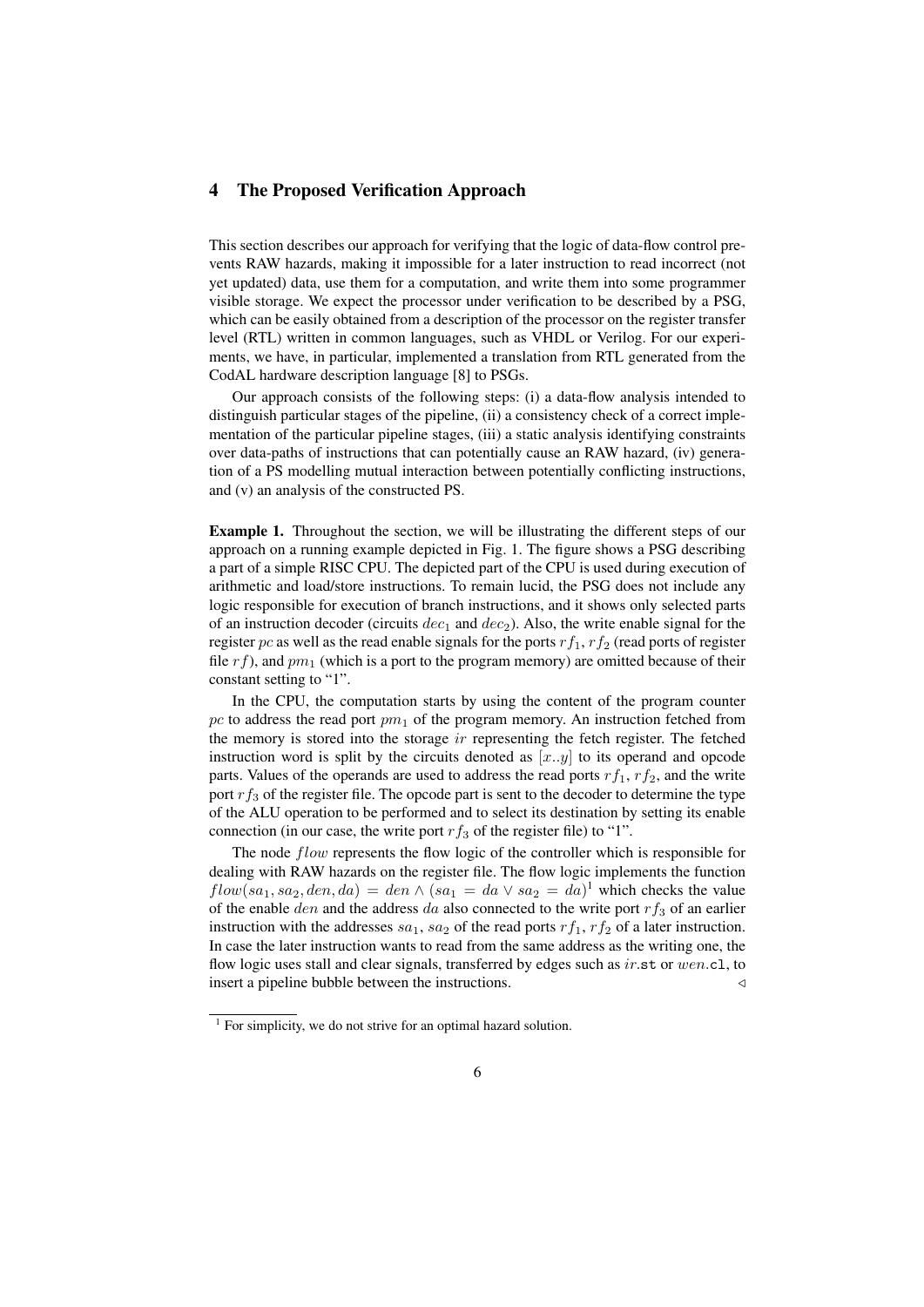#### 4.1 Data-Flow Analysis

The input of our approach (apart from the PSG) is the identification of architectural registers including the program counter. We use a simple data flow analysis to get the number of pipeline stages and the mapping of storages and logic functions into the pipeline stages. We define a *pipeline stage* as a sub-graph of a PSG responsible for executing a single-cycle step of an instruction. The pipeline stage that a vertex (representing some storage or function) of a PSG belongs to is given by the minimum number of cycles needed to propagate data from the input of the program counter (assumed to be read from a fictive stage 0) to the output of the given vertex. Hence, as a particular case, the program counter itself belongs to stage 1.

The simple data-flow analysis that we use starts from the program counter and its stage 1 and propagates the so-far computed stages forward through the PSG, always taking the minimum of values incoming to a vertex and adding one whenever a storage other than a read port (which has a zero delay) is passed. This analysis gives us the mapping  $\varphi: V_s \to \mathbb{S}, \mathbb{S} = \{0, ..., n\}, n \in \mathbb{N}$ , of storages to pipeline stages.

|        |      |           | <b>Storage</b> Type Stage Write stages Read stages Potential |                  |          |
|--------|------|-----------|--------------------------------------------------------------|------------------|----------|
|        |      | $\varphi$ | $\varphi_{wr}$                                               | $\varphi_{rd}$   | hazard   |
| pc     | arch | 1         | $\{0, 1, 2, 3\}$                                             | $\{0,1\}$        |          |
| $pm_1$ | port |           |                                                              | ${1}$            | $\times$ |
| ir     | pipe | 2         | $\{1, 2, 3\}$                                                | $\{0,1,2\}$      |          |
| $rf_1$ | port |           |                                                              | ${2}$            |          |
| $rf_2$ | port |           | Ø                                                            | ${2}$            |          |
| op     | pipe | 3         | ${2,3}$                                                      | $\{0,3\}$        |          |
| rA     | pipe | 3         | $\{2,3\}$                                                    | $\{0,3\}$        |          |
| rB     | pipe | 3         | ${2,3}$                                                      | ${0,3}$          |          |
| rW     | pipe | 3         | $\{2,3\}$                                                    | $\{0, 1, 2, 3\}$ |          |
| wen    | pipe | 3         | $\{2,3\}$                                                    | $\{0, 1, 2, 3\}$ |          |
| $rf_3$ | port | 4         | ${3}$                                                        |                  |          |

Table 1: Pipeline stages and potential hazards.

Subsequently, by looking at all the storages from which there is a path to a given storage not passing through any further storage, we can easily get the *write stage* mapping  $\varphi_{wr}$ :  $V_s \to 2^{\mathcal{S}}$  describing which stages directly influence the value of the given storage. In case of the program counter, we always add the fictive stage 0. Likewise, by looking at all target storages that can be reached from a given storage by a path not passing through any further storage, one can derive the *read stage* mapping  $\varphi_{rd} : V_s \to 2^{\mathbb{S}}$ describing which stages outputs (directly connected to targeted storages) are influenced by the given storage. Pipeline stages of the storages from the PSG of Fig. 1 and the corresponding read and write stages, computed as described above, are shown in Table 1.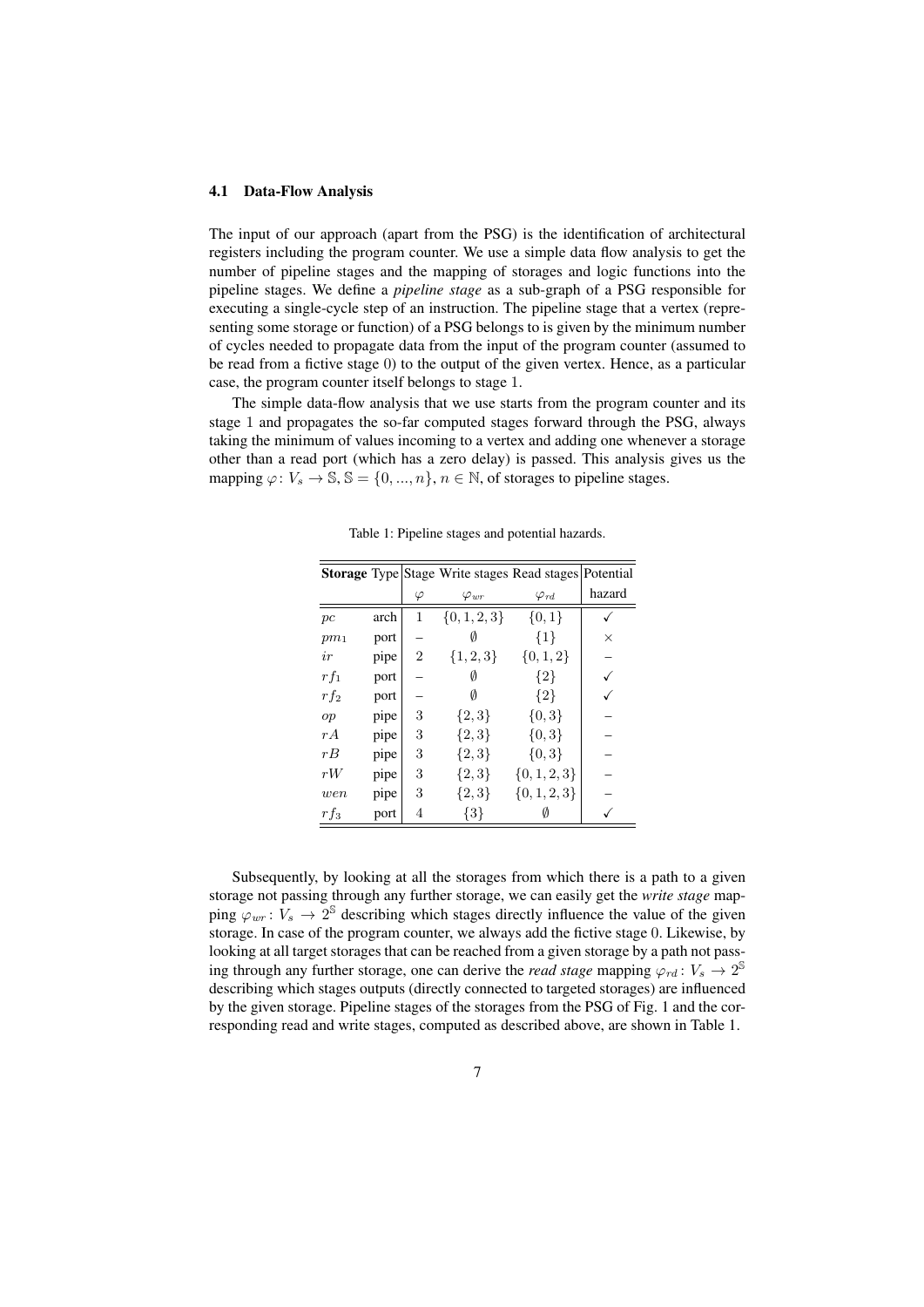#### 4.2 Consistency Checking

The second step of our method is consistency checking which checks whether the flow logic assures a correct in-order execution of all instructions through all the identified pipeline stages. This means that all instructions which are fetched from the program memory should flow from the first stage to the last stage while maintaining their execution order with no loss or duplication of an instruction. We check whether the flow logic obeys a set of rules which express how the control connections (en, st, cl) of storages in adjacent pipeline stages should be set. In particular, we use a strengthened variant of the rules proposed in [15].

Let us have a transition system  $(C, \rightarrow)$  induced by the verified PSG, a set  $V_t$  $V_a \cup V_p \cup V_{wp}$  and mappings stalled, cleared:  $V_t \rightarrow 2^C$  defined as:

$$
stalled(v_t) = \{c \in C \mid (v_t \in V_p \land c[v_t.\mathtt{st}] = 1) \lor c[v_t.\mathtt{en}] = 0\}
$$

$$
cleared(v_t) = \{c \in C \mid (v_t \in V_p \land c[v_t, c_1] = 1) \lor (v_t \notin V_p \land c[v_t, en] = 0)\}
$$

assigning to each storage  $v_t \in V_t$  a set of configurations s.t. the storage  $v_t$  is not written, resp. cleared. Then, the following rules are checked:

– If some pipeline register of a stage s is stalled or not written, then all pipeline and architectural registers and write ports of the stage s have to be stalled or not written, i.e., for all  $v_p \in V_p$ ,  $v_t \in V_t$ :

$$
(\varphi(v_p) = \varphi(v_t)) \Rightarrow (stalled(v_p) \subseteq stalled(v_t))
$$
\n<sup>(1)</sup>

The rule follows the idea that an instruction carried by a pipeline stage cannot be fragmented.

– If some pipeline register in stage  $s$  is stalled, then all pipeline and architectural registers and write ports of stage  $s + 1$  have to be stalled, not written, or cleared, i.e., for all  $v_p \in V_p$ ,  $v_t \in V_t$ :

$$
(\varphi(v_p) = \varphi(v_t) - 1) \Rightarrow (stalled(v_p) \subseteq stalled(v_t) \cup cleared(v_t))
$$
 (2)

This rule is transcription of the Equation (15) from [15] and prevents duplication of an instruction.

 $-$  If some pipeline register in stage s is stalled, then all pipeline and architectural registers and write ports of stage  $s - 1$  have to be stalled or not written, i.e., for all  $v_p \in V_p, v_t \in V_t$ :

$$
(\varphi(v_p) = \varphi(v_t) + 1) \Rightarrow (stalled(v_p) \subseteq stalled(v_t))
$$
\n(3)

This rule is transcription of the Equation (16) from [15] and prevents an instruction to be lost.

 $-$  If some pipeline register in stage s is cleared, then all pipeline registers of stage s have to be cleared and all architectural registers and write ports must not be written, i.e., for all  $v_p \in V_p$ ,  $v_t \in V_t$ :

$$
(\varphi(v_p) = \varphi(v_t)) \Rightarrow (cleared(v_p) \subseteq cleared(v_t))
$$
\n(4)

Similarly to the rule (1), this rule prevents a fragmentation of an instruction.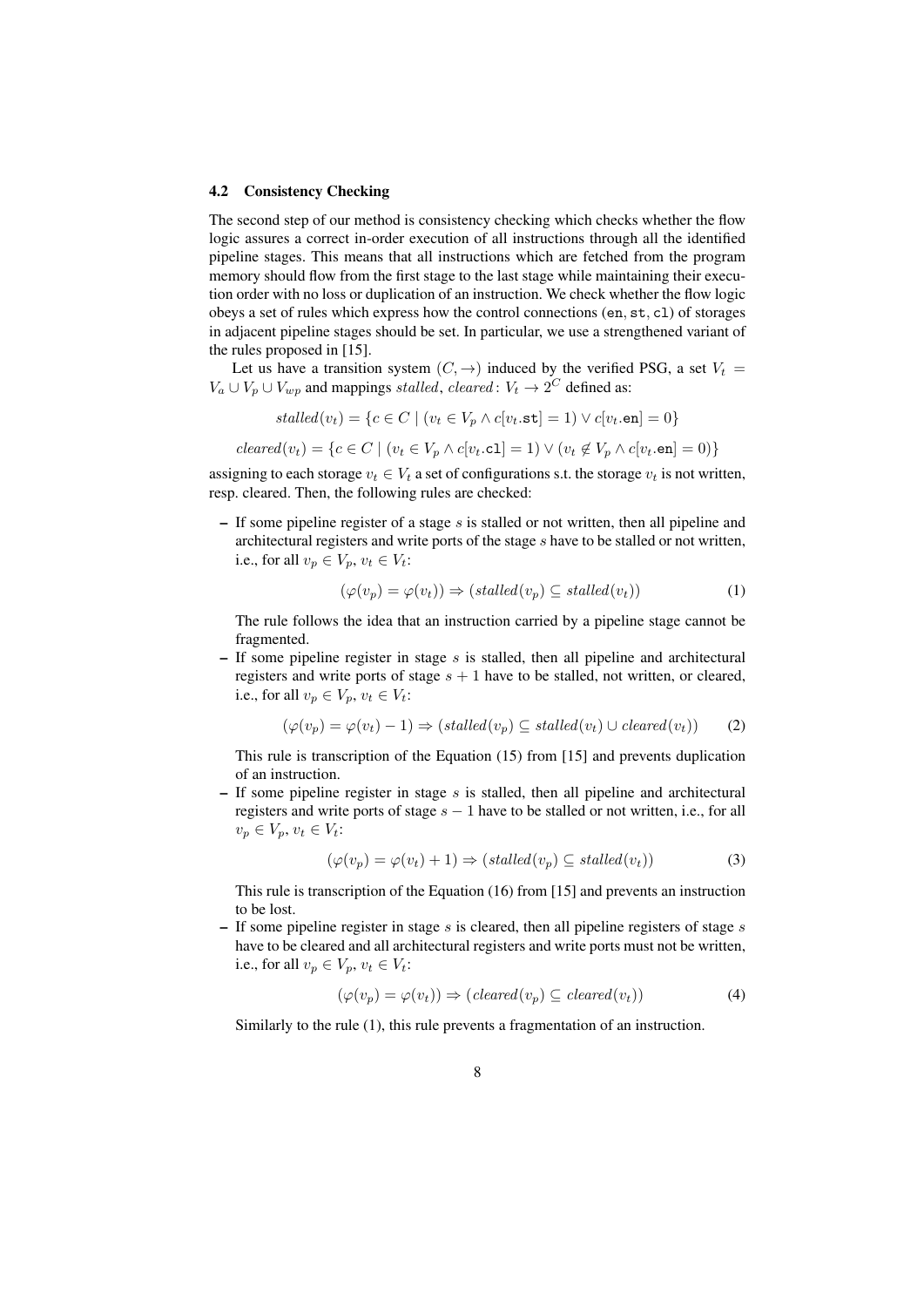We check the above rules using SMT solver [4, 16] for bit-vector logic. Let  $\mathcal F$  denote all formulae of such a logic. Further, assume an existence of operator  $* : E \to \mathcal{F}$  that maps edges of PSG to variable references of bit-vector logic s.t.  $e_1^* = e_2^* \Leftrightarrow s(e_1) = s(e_2)$ for each  $e_1, e_2 \in E$ . We can create formula  $\psi(e) \in \mathcal{F}$  that expresses computation of the value for any  $e \in E$ . The  $\psi(e)$  is recursivelly defined as

$$
\psi(e) := \begin{cases} e^{\star} = f(e_1^{\star}, ..., e_m^{\star}) \wedge \psi(e_1) \wedge ... \wedge \psi(e_m) & s(e) = (v_f, \mathbf{q}) \in V_f \times \{\mathbf{q}\} \\ \text{True} & \text{otherwise} \end{cases}
$$

Then, e.g., the inclusion, used by rule (4),  $cleaned(v_p) \subseteq cleared(v_t)$  can be checked by evaluating

$$
\neg sat((\psi(v_p.c1) \land v_p.c1^* = 1) \land (\psi(v_t.c1) \land v_t.c1^* = 0))
$$

for  $v_t \in V_p$ , and

$$
\neg sat((\psi(v_p.c1) \land v_p.c1^* = 1) \land (\psi(v_t.en) \land v_t.en^* = 1))
$$

for  $v_t \in V_t \setminus V_n$ , i.e.  $v_t \in V_a \cup V_{wn}$ .

#### 4.3 Static Detection of Potential RAW Hazards

In the next step, a static hazard analysis examines the PSG and the pipeline stage mappings  $\varphi$ ,  $\varphi_{wr}$ ,  $\varphi_{rd}$  determined by the data-flow analysis and identifies a finite set of so-called *hazard cases*. Each hazard case describes one possible source of an RAW hazard. In the construction of hazard cases, the most interesting step is the derivation of the so called *minimal influence path*, the other elements of hazard tuples are obtained by a simple examination of the mappings  $\varphi$ ,  $\varphi_{wr}$ ,  $\varphi_{rd}$ . We define an *influence path* as a path  $\langle v_1, e_1, ..., v_k \rangle$  where the value read from a programmer visible storage  $v_1 \in V_{nv_1}$ can influence a value stored to an programmer visible storage  $v_{pv} \in V_a \cup V_{wp}$  by writing to a *target* storage  $v_k \in V_s$ . Each influence path must fulfill the following set of properties: (i) The target storage  $v_k$  must be either (a) an architectural register or a write port, i.e., the case when  $v_k = v_{pv}$ , or (b) a pipeline register s.t.  $t(e_{k-1}) = (v_k, c_1)$ . Indeed, clearing of the pipeline register  $v_k$  will surely influence all programmer visible storages that belong to stages  $s \geq \varphi(v_k)$ . Next, (ii) the influence path must not traverse through stall connections of pipeline registers. Such paths cannot influence the value of any programmer visible register. Their only impact can be that they stall a stage but in such a case the previously established satisfaction of the consistency rules assures the correct conservation of all the partially executed instructions. Finally, (iii) access stages of elements along the path must conform to those obtained during the data-flow analysis and these stages have to form an increasing sequence. Otherwise, there could not be any instruction capable of a data transfer along the influence path.

An error in the RAW hazard prevention logic is manifested upon the first write of incorrect data into some programmer visible storage of the design. Therefore, it is sufficient to further work only with the minimal influence path which is an influence path where  $v_i \notin V_a \cup V_{wp}$  and  $t(e_{i-1}) \notin V_p \times \{\text{cl}\}\)$  for all  $1 \leq i \leq k$ . To discover the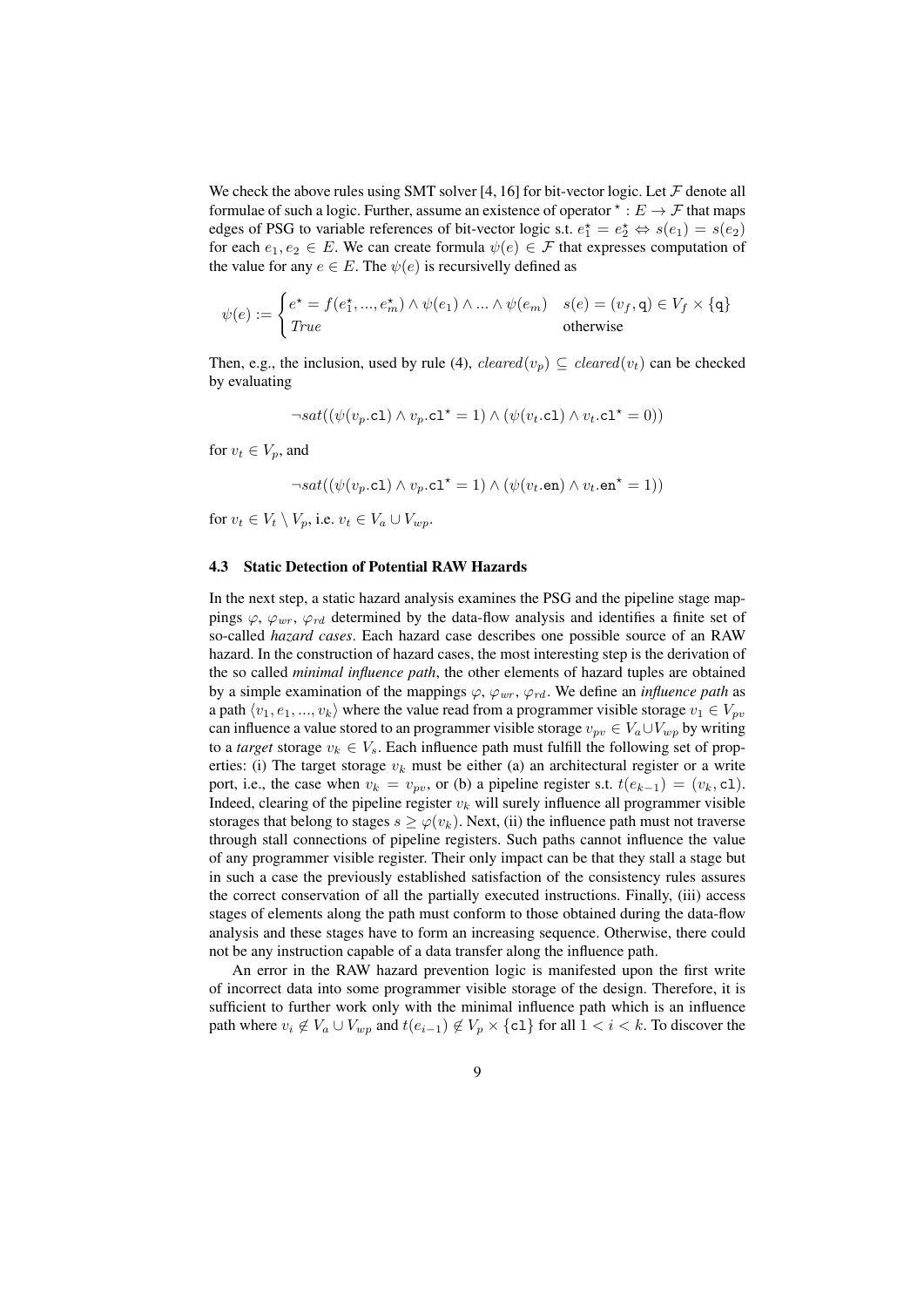minimal influence paths in the given PSG, one can think of using a standard breadthfirst search with the rules (i-iii) and the minimality checked on-the-fly.

A hazard case  $(v_w, s_w, v_r, s_r, v_t, s_t, \pi)$  consists of (i) a programmer visible storage  $v_w$  (i.e., a register or a writing port of the memory), (ii) its write stage  $s_w \in \varphi_{wr}(v_w)$ , (iii) a reading storage  $v_r$  such that  $v_r = v_w$  if  $v_r$  is a register or such that  $v_r$  and  $v_w$  are ports of the same memory, (iv) the read stage  $s_r \in \varphi_{rd}(v_r)$  such that  $s_r < s_w$  in order that the storage is read before it is written to evoke the RAW hazard, (iv) a target storage  $v_t$  where the potentially incorrect value read from  $v_r$  is stored, (v) a stage  $s_t \in \varphi_{wr}(v_t)$ ,  $s_r \leq s_t$ , in which the incorrect value is stored, and (vi) a minimal influence path  $\pi$ describing how data are propagated from  $v_r$  to  $v_t$  between the stages  $s_r$  and  $s_t$ . Note that since the definition of a hazard case speaks about storages, their access stages, and the path along which the problematic data is transferred, it is not related to a single instruction only but to an entire class of instructions. Further, note that the case when  $s_r = s_w$  is not included since the consistency checking guarantees an isolated execution of the instructions.

Example 2. Consider results of data-flow analysis computed for the PSG from Fig. 1 shown in Table 1. In the table, one can see that there is a potential RAW hazard on storage r f because, for example, its read port r f<sub>2</sub> can be read in stage 2 ( $\varphi_{rd}(r f_2)$ ) =  $\{2\}$ , and its write port r  $f_3$  can be written in stage 3 ( $\varphi_{wr}(rf_3) = \{3\}$ ). Therefore, the subsequent verification will include a check whether a RAW hazard is indeed possible between two classes of instructions. The first one consists of instructions writing to  $rf_3$ at address  $a$  in stage 3. The other includes instructions reading from  $rf_2$  at the same address a in stage 2. In the PSG, there are several target storages, such as  $rf_3$  and  $pc$ , where the reading instruction can store potentially incorrectly fetched data. Thus, multiple hazard cases need to be considered. For example, assume the  $rf_3$  as a target. There are multiple minimal influence paths leading to  $rf_3$ , e.g.,  $\pi_1 = \langle rf_2, rB.d, rB,$  $+.\texttt{op}_2$ ,  $+$ ,  $mu x.\texttt{add}, \, mu x, \, rf_3.d, \, rf_3\rangle$  or  $\pi_2 \,=\, \langle rf_2, \, rB.d, \, rB, \, mu x. \texttt{dir}, \, mu x,$  $rf_3$ .d,  $rf_3$ ). This means that the following two hazard cases need to be investigated:  $(rf_3, 3, rf_2, 2, rf_3, 3, \pi_1)$  and  $(rf_3, 3, rf_2, 2, rf_3, 3, \pi_2)$ . An analogical process is then applied for  $pc$  as the target.

#### 4.4 Generation of a PS Modelling the Possible Hazards

We will now describe how the behaviour of the instructions given by constraints of a hazard case can be modelled and verified for correctness using a PS  $P = (Q, \Delta)$ . In the system  $P$ , we map n instructions in the pipeline to  $n$  processes in a linear array (with the earliest on the left). Initially, they are in a state saying that their execution has not started. Then, they proceed through individual stages of the pipeline during which they may interact with each other by the means of pipeline flow logic, e.g., an earlier instruction may force a later instruction to be stalled, or cleared. Finally, the instructions end up in a state denoting that they left the pipeline.

Let us have a hazard case  $(v_w, s_w, v_r, s_r, v_t, s_t, \pi)$ . In the system P, we model interactions among three classes of processes (and hence 3 types of instructions)  $\mathbb{K} =$  $\{w, rw, any\}$ . The w-class includes every instruction that writes to storage  $v_w$  in stage  $s_w$ . The rw-class includes instructions that read from storage  $v_r$  in stage  $s_r$ , perform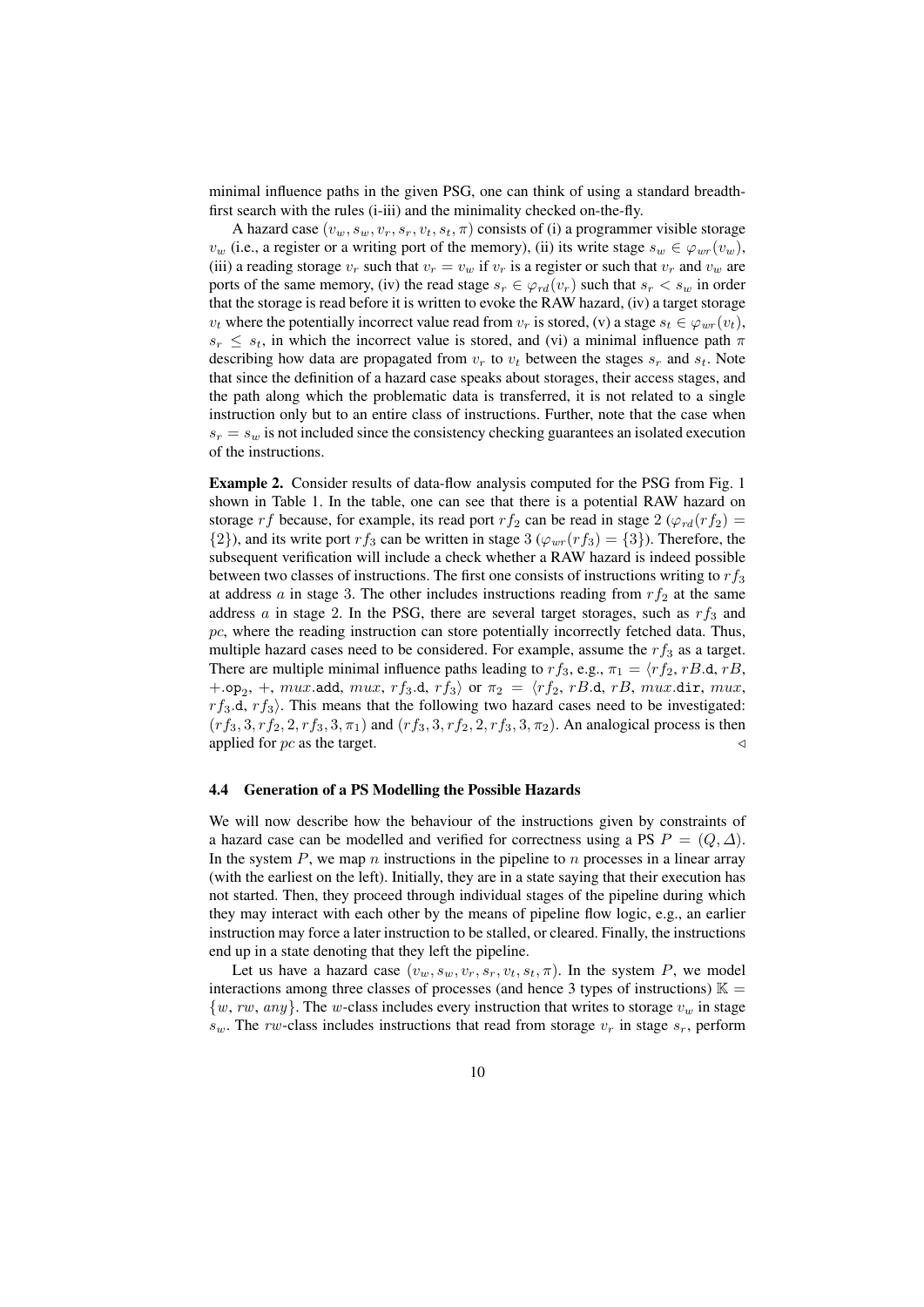a data computation that involves the data path  $\pi$ , and write to storage  $v_t$  in stage  $s_t$ . The any-class instructions are used as pipeline filler representing ANY other instruction. The set of states of a parameterized system P is then given by pairs  $(k, s) \in \mathbb{K} \times \mathbb{S}$ where  $k$  given a type of an instruction and  $s$  gives the stage in which the instruction is currently executing. Hence,  $Q \subseteq \mathbb{K} \times \mathbb{S}$ , and we will use the notation  $q_s^k$  to denote a stage  $(k,s)\in Q.$  For a pipeline of length  $m,$  the sequence  $q_0^k,...,q_m^k$  records each step of a k-class instruction in the pipeline.

In order to define transition relation  $\Delta$ , we expect existence of a mapping  $\xi$  and predicates  $R^{st}$ ,  $R^{cl}$ ,  $R^{cf}$ . Each of these elements is described in more detail in the following subsections.

#### 4.4.1 Determination of Edge Conditions for States of the Parameterized System

The mapping  $\xi: Q \to 2^{\mathbb{E}}$  describes behaviour of an instruction using a set of edge conditions that hold in the given state  $q \in Q$  and it is constructed by examination of the currently processed hazard case. For a  $w$ -class instruction, we need to express enabling of a write for storage  $v_w$  at stage  $s_w$ . Therefore, we put  $\xi(q_{s_w}^w) = \{v_w \text{.en } \leadsto 1\}$ . In a case that storage  $v_w$  is a memory port, the set of edge conditions  $\xi(q_{s_w}^w)$  additionally includes a condition  $v_w$  addr  $\leadsto a$  where a is a symbolic address, i.e. a name of bitvector variable denoting an arbitrary address. We set the value of  $\xi(q_s^w)$  to  $\emptyset$  for all  $s \in \mathbb{S} \setminus \{s_w\}$ . The mapping  $\xi$  for states of rw-class instruction is sligthly complicated. We introduce  $C_{\pi} \subseteq \mathbb{E} \times \mathbb{S}$  as stage-marked conditions for a given influence path  $\pi$ assigning an edge condition with a stage for which the condition must be valid such that the whole path  $\pi$  propagates its data. For states  $q_i^{rw}$ ,  $i \in \mathbb{S}$  of rw-class instruction, the mapping  $\xi$  is defined as  $\xi(q_i^{rw}) := \{c \in \mathbb{E} \mid (c, i) \in C_\pi\}.$ 

Now, we will show how the set  $C_{\pi}$  can be computed using Alg. 1. The algorithm works with a stage counter  $n$ . An actual stage represented by the value of the counter n is used to mark edge conditions that are newly added to the set  $C_{\pi}$ . The counter  $n$  is initially set so its value corresponds to the stage  $s_r$ , i.e., the stage where storage  $v_1$  is read. At first (line 2), based on the type of storage  $v_1$ , the algorithm determines edge conditions that must hold at stage  $s_r$  to enable reading from the storage  $v_1$ . Note that if  $v_1$  is a read port, we use the same address a as in the previous case for writing by a w-class instruction. On every visit of a vertex representing pipeline register, the stage counter  $n$  is incremented. On lines 3–6, the algorithm iterates over vertices of the path  $\pi$ . Further, the set  $C_{\pi}$  is constructed during this iteration. A visit of a multiplexer or read port vertex means that  $C_{\pi}$  is extended with a new edge condition (line 5). In the case of a multiplexer, the newly added condition is a path condition  $c_{v_i}^{\pi}$  describing a necessary setting of a selector edge  $v_i$  sel required for a propagation data over the path  $\pi$  through multiplexer  $v_i.$  In the case of a read port, an edge condition to enable read from the port is necessary if the path  $\pi$  traverses through its address connection. This is necessary because bare setting of address without port enabling does not propagate any information. Similarly, to retain the data influence, an edge condition for enabling of a write to  $v_k$  is required in the case when path  $\pi$  ends with an address or a data edge (lines 7–9 of the algorithm).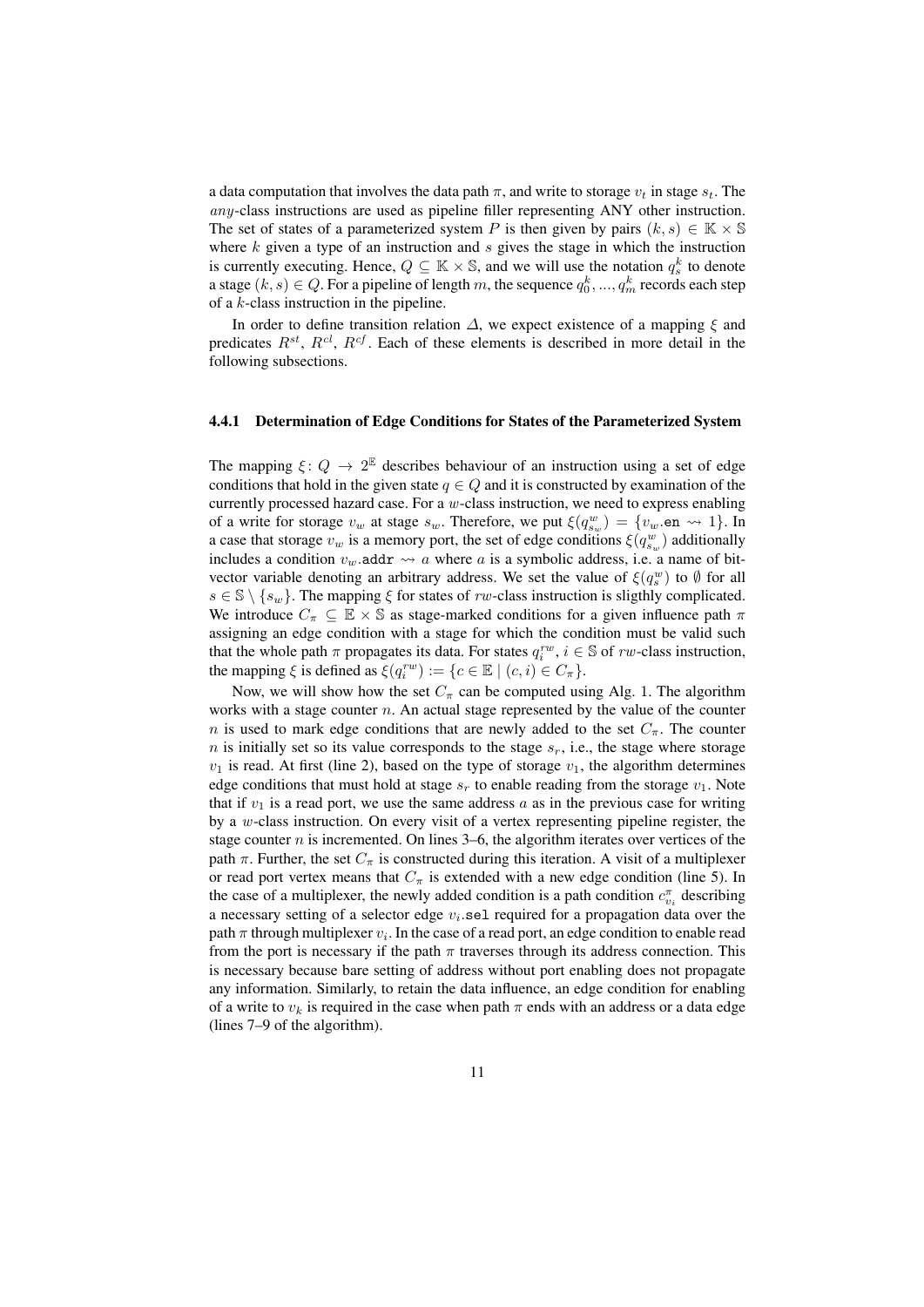#### Algorithm 1 Extraction of path edge conditions

**Require:** A sequence  $\langle v_1, e_1, ..., v_k \rangle$  to be an influence path in PSG  $G = (V, E, s, t)$ , reading stage  $s_r \in \varphi_{rd}(v_1)$ , writing stage  $s_w \in \varphi_{wr}(v_k)$ , and address a (in case of  $v_1 \in V_{rp}$ ). **Ensure:** A set  $C_{\pi}$  containing stage-marked edge conditions. 1:  $n := s_r$ 2:  $C_{\pi} := (v_1 \in V_{rp})$  ?  $\{(v_1.\text{en} \leadsto 1, s_r), (v_1.\text{addr} \leadsto a, s_r)\}\cdot \emptyset$ 3: for  $i := 2$  to  $k - 1$  do  $n := (v_i \in V_p)$  ?  $(n+1) : n$ 5:  $C_{\pi} := C_{\pi} \cup$  $\sqrt{ }$  $\int$  $\overline{\mathcal{L}}$  $\{(c_{v_i}^{\pi}, n)\}\$   $v_i \in V_{mx}$  $\{(v_i.\texttt{en} \leadsto 1, n)\}$   $v_i \in V_{rp} \land e_{i-1} = v_i.\texttt{addr}$ ∅ otherwise 6: end for 7: if  $e_{k-1} = v_k$ .addr  $\vee e_{k-1} = v_k$ .d then 8:  $C_{\pi} := C_{\pi} \cup \{(v_k.\texttt{en} \rightarrow 1, s_w)\}$ 9: end if

#### 4.4.2 Computation of an Influence of the Flow Logic

The predicates  $R^{st}, R^{cl} \subseteq \mathbb{S} \times Q^2$ ,  $R^{cf} \subseteq Q^2$  reflect the pipeline's control logic which disallows some instruction interleavings. The predicate  $R^{st}(s, q_{s_1}^{k_1}, q_{s_2}^{k_2})$ , resp.  $R^{cl}(s+1, q^{k_1}_{s_1}, q^{k_2}_{s_2})$ , evaluates to true for  $s, s_1, s_2 \in \mathbb{S}$ ,  $k_1, k_2 \in \mathbb{K}$  iff edge conditions  $\xi(q_{s_1}^{k_1}) \cup \xi(q_{s_2}^{k_2})$  that hold in states  $q_{s_1}^{k_1}, q_{s_2}^{k_2}$  lead to stalling, resp. clearing, of the stage s, resp.  $s + 1$ . The predicate  $R^{cf}$  holds iff conditions  $\xi(q_{s_1}^{k_1}) \cup \xi(q_{s_2}^{k_2})$  are in contradiction meaning that concurrent presence of instructions in states  $q_{s_1}^{k_1}, q_{s_2}^{k_2}$  is impossible within the verified design. In order to express values of these predicates, we use a mapping *unroll* :  $Q \rightarrow 2^C$  where C is a set of configurations of the TS  $T = (C, \rightarrow)$  induced by the PSG, and a predicate  $csat \subseteq 2^{\mathbb{E}} \times 2^Q$ .

The idea of the *unroll* mapping is to provide, for some state  $q_s^k$ , all the configurations of the TS T for which it is possible to get the microprocessor to the given state. To compute the configurations, we need to take into account the given state and its previous and next states, i.e. the configurations of  $q_s^k$  and configurations of the predecessors of the state  $(q_i^k, i < s)$  and successors of the state  $(q_i^k, i > s)$ . To illustrate this, suppose that  $v_1 \neq v_1 \rightarrow v_2$  and  $v_3 \rightarrow v_3$  and the PSG is such that  $s(v_2.d) = (v_1, q), v_1, v_2 \in V_\mu$ . Since it takes a single cycle to propagate input to output in a micro-architectural register, we can easily derive that the value of the edge  $v_2$  q is 7 for state  $q_s^k$ . Now, assume that there is variable identified by  $s_{s-1}^k v_1 \cdot q^*$  resp.  $s_k^k v_2 \cdot q^*$ of bit-vector logic (BVL) for SMT solver representing the value which holds the edge  $v_1$ .q in state  $q_{s-1}^k$  resp. the edge  $v_2$ .q in state  $q_s^k$ . The BVL formulas over these variables define the configurations of the TS.

To describe the construction of the mapping unroll, we use a sequence of configurations  ${}_s^k F = \langle {}_s^k K^{(-s)}, \ldots, {}_s^k K^{(0)}, \ldots, {}_s^k K^{(m-s)} \rangle$ ,  $m = \max(\mathbb{S})$  with the idea that an element of the sequence  ${}^k_sK^{(i)}$  represents possible configurations of TS T for a k-class instruction in stage  $i$  computed and denoted relatively to the stage  $s$ . The following rules over elements of the sequence  ${}_{s}^{k}F$  have to be satisfied: (i) Configurations represented by the  ${}_{s}^{k}F$ 's elements must conform to edge conditions previously determined via the  $\xi$  mapping, i.e.,  ${}^k_s K^{(i)} \subseteq \alpha(\xi(q^k_{i+s}))$  for  $-s \le i \le (m-s)$ . (ii) For negatively primed elements, it may be possible to perform step towards the origin  ${}^k_sK^{(0)}$ , i.e.,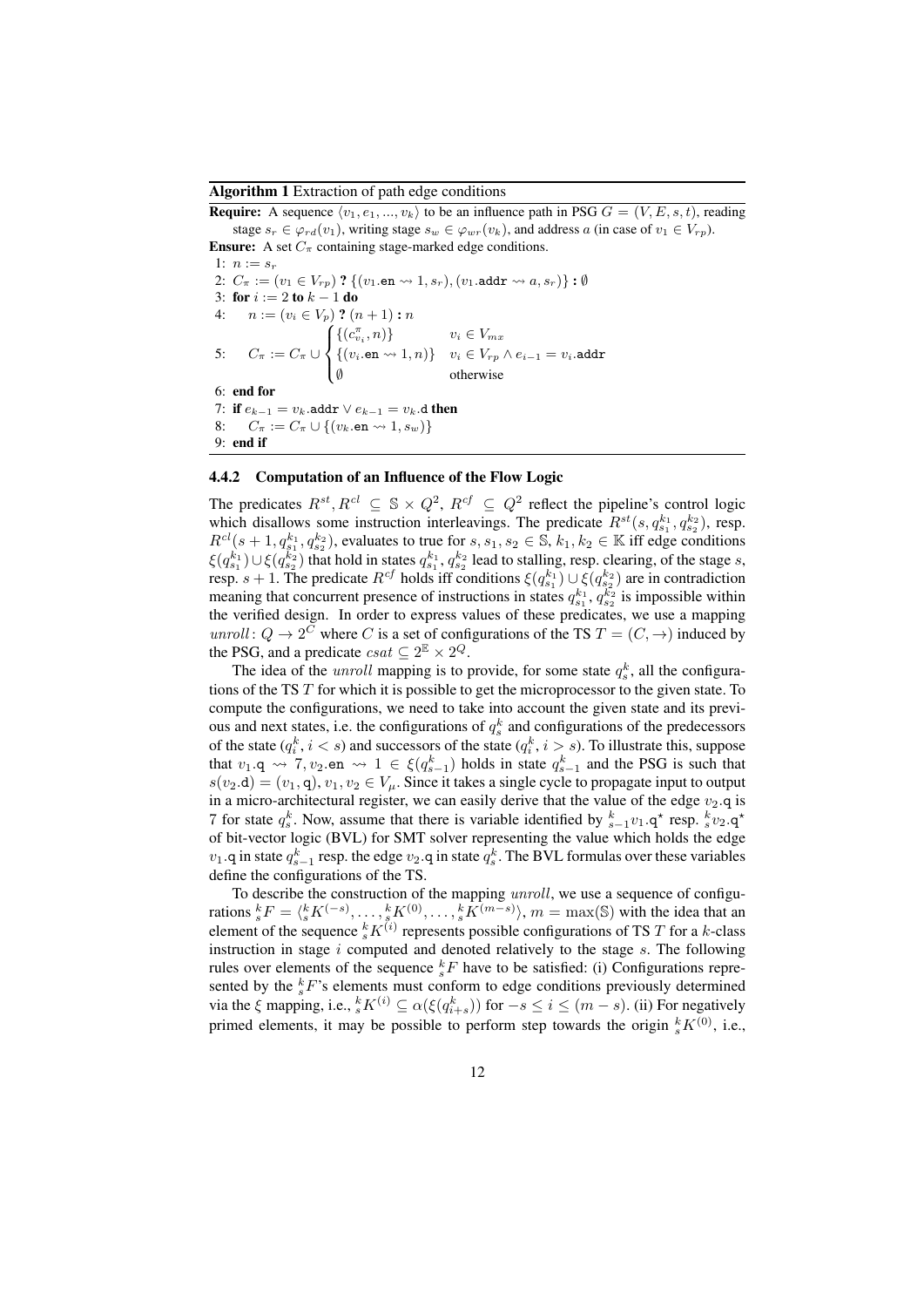$\forall c_2 \to c_1 : c_1 \in {}^k_s K^{(i)} \Rightarrow c_2 \in {}^k_s K^{(i-1)}$  for all  $-s < i \leq 0$ . (iii) An analogical rule is applied for positively primed elements, i.e.,  $\forall c_1 \to c_2 \colon c_1 \in \frac{k}{s} K^{(i)} \Rightarrow c_2 \in \frac{k}{s} K^{(i+1)}$ where  $0 \le i < (m - s)$ . The element  ${}^k_s K^{(0)}$  of the sequence  ${}^k_s F$  then represents the sought set  ${}^k_sK$  of possible T's configurations for an instruction in the state  $q_s^k$ .

#### Algorithm 2 Procedure for computation of the mapping *unroll*.

**Require:** A state  $q_s^k \in Q$ . **Ensure:** Formula  ${}_{s}^{k}F^{\star}$  symbolically describes possible configurations of the TS induced by PSG for an instruction in the state  $q_s^k$ . 1:  $m := \max(\mathbb{S})$ 2:  ${}_{s}^{k}F^{\star} := {}_{s}^{k}K^{\star(-s)} \to \dots \to {}_{s}^{k}K^{\star(-1)} \to K^{\star} \to {}_{s}^{k}K^{\star(1)} \to \dots \to {}_{s}^{k}K^{\star(m-s)}$ 3: for  $i \in \mathbb{S}$  do 4:  $d := i - s$ 5: for  $e \leadsto b \in \xi(q_i^k)$  do 6:  $k_F^* := k_F^* \wedge \begin{cases} e^* = b & d = 0 \\ k_{F^*}(d) & d = 0 \end{cases}$  $e^{k}e^{*(d)} = b$  otherwise 7: end for 8: end for 9: **return**  ${}_s^k F^*$ 

An implementation of a procedure computing unroll on the bit-vector logic (BVL) level is demonstrated in the Alg. 2. Here, the  $*$  operator is used to represent BVL encoded versions of the elements from the previous description of *unroll*. Particularly, an expression  $K^*$  can be seen as formula that expresses computation of the value of each edge in the PSG, i.e.,  $\bigwedge_{e \in E} \psi(e)$ . We first perform  $\max(\mathbb{S})$  unrolls of the transition relation  $\rightarrow$  (line 2). We use indexes  $\frac{k}{s}$  in sets of edge conditions also for identifiers of BVL variables, so they are unique w.r.t the input state  $q_s^k$ . Then, we restrict (lines 5–7) each set of configurations by edge conditions that must hold in particular stage for any k-class instruction.

The *csat* predicate determines satisfiability of a set of edge conditions  $I \subseteq \mathbb{E}$  for the pipeline with partially executed instructions in states  $S \subseteq Q$ . Its computation can be done by using the previously defined *unroll* function as:

$$
csat(I, S) := \bigcap_{q \in S} unroll(q) \cap \bigcap_{c \in I} \alpha(c) \neq \emptyset
$$

One can think of computing csat on the level of BVL as querying a SMT solver for  $sat(\bigwedge_{q\in S}unroll(q) \wedge \bigwedge_{e\leadsto b\in I}e^{\star}=b).$ 

Now, the predicate *csat* can be exploited in order to compute  $R^{st}$ ,  $R^{cl}$  as well as  $R^{cf}$ . Let a set  $\bar{S} \subset S$ ,  $\bar{S} := \{s \in S \mid \exists v \in V_s : \varphi(v) = s\}$  contains all non-fictive stages of the analysed processor and  $\rho: \dot{\bar{S}} \to V_p$  is a mapping that chooses a representative pipeline register from the given stage. The value of  $R^{st}$  can be expressed as

$$
R^{st}(s, q_{s_1}^{k_1}, q_{s_2}^{k_2}) := -csat(\{ \varrho(s). \text{st} \leadsto 0 \}, \{ q_{s_1}^{k_1}, q_{s_2}^{k_2} \}) \vee -csat(\{ \varrho(s). \text{en} \leadsto 1 \}, \{ q_{s_1}^{k_1}, q_{s_2}^{k_2} \}).
$$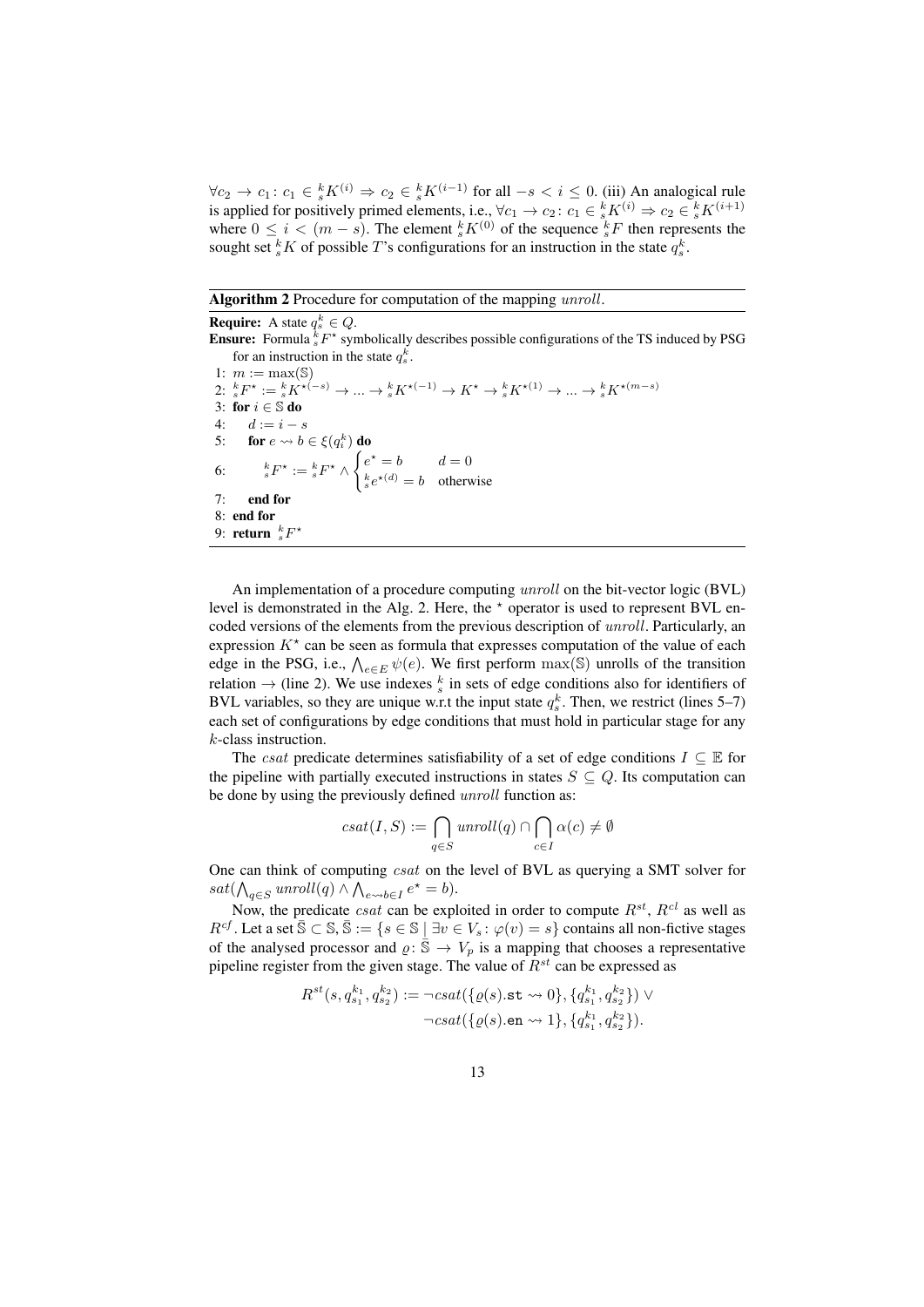for all  $s \in \overline{S}$ ,  $s_1, s_2 \in \mathbb{S}$ ,  $k_1, k_2 \in \mathbb{K}$ . Thus, we ask whether stall (enable) edge of the representative register  $\varrho(s)$  from stage s,  $\varrho(s)$ .st ( $\varrho(s)$ .en), cannot transfer zero (one) value in configurations where the pipeline contains instructions in states  $q_{s_1}^{k_1}$  and  $q_{s_2}^{k_2}$ of their execution. The use of both stall and enable control edges of the representative  $\rho(s)$  is legal since we have already established the validity of the consistency rules (1) and (4). Likewise, we put

$$
R^{cl}(s, q_{s_1}^{k_1}, q_{s_2}^{k_2}) := \neg csat(\lbrace \varrho(s). \mathtt{cl} \leadsto 0 \rbrace, \lbrace q_{s_1}^{k_1}, q_{s_2}^{k_2} \rbrace)
$$

To compute the value of  $R^{cf}(q_{s_1}^{k_1}, q_{s_2}^{k_2})$ , we only need to determine whether concurrent presence of instructions in states  $q_{s_1}^{k_1}$  and  $q_{s_2}^{k_2}$  is possible. Therefore,

$$
R^{cf}(q_{s_1}^{k_1}, q_{s_2}^{k_2}) := \neg csat(\emptyset, \{q_{s_1}^{k_1}, q_{s_2}^{k_2}\})
$$

For fictive stages  $s \in \mathbb{S} \setminus \overline{\mathbb{S}}$ , we put the value of all the predicates to *False*.

Example 3. Consider the first hazard case from Example 2. We will demonstrate the reasoning done in order to define value of the predicate  $R^{st}(2, q_2^{rw}, q_3^{w})$ , that is, whether concurrent presence of two instructions in states  $q_2^{rw}$ ,  $q_3^{w}$  implies stalling of stage 2. Presence of an w-class instruction in state  $q_3^w$  implies validity of the edge conditions  $\xi(q_3^w) = \{rf_3$  en  $\leadsto 1, rf_3$  addr  $\leadsto a\}$  (meaning that a write to register a is enabled). Similarly, existence of *rw*-class instruction in state  $q_2^{rw}$  means that the edge conditions  $\xi(q_2^{rw}) = \{rf_2$ .en  $\leadsto 1, rf_2$ .addr  $\leadsto a\}$  (enabling reading from register a) to hold.

Now, we take arbitrary representative pipeline storage from stage 2, e.g., register  $ir.$  This can be done because the requirement for stalling of all storages of the stalled stage is a subject to verify by the consitency rule (1). Stalling of the stage 2 thus necessary means setting the value of its stall edge ir.st to "1". The value of ir.st is computed by  $flow$  circuit. Therefore, the value of the predicate  $R^{st}(2,q_2^{rw},q_3^{w})$  corresponds to  $flow(sa_1, sa_2, den, da) = den \wedge (sa_1 = da \vee sa_2 = da)$ . Because  $rf_3$ . en  $\rightsquigarrow$  $1 \in \xi(q_3^w)$  and both edges flow.den, rf<sub>3</sub>.en have the same source vertex wen and its connection q, one can derive that  $flow$  den  $\rightsquigarrow$  1. Similarly, because  $rf_3$  addr  $\rightsquigarrow$ a,  $rf_2$  addr  $\leadsto a \in \xi(q_3^w) \cup \xi(q_2^{rw})$ , and the pairs of edges  $(rf_3$  addr, flow da), resp.  $(rf_2.\texttt{addr}, flow.\texttt{sa}_2)$ , share common source vertex  $rW$ , resp. [7..4], we can state flow.da  $\rightsquigarrow a$  and flow.sa<sub>2</sub>  $\rightsquigarrow a$ . Thus, flow $(sa_1, a, 1, a) = 1 \wedge (sa_1 = a \vee a = a)$ and so  $R^{st}(2, q_2^{rw}, q_3^{w})$  surely evaluates to true.

#### 4.4.3 Construction of Transition Relation of the Parameterized System

Finally, one can define transition relation  $\Delta$  of the parameterized system P. Let mappings  $\gamma^{st}$ ,  $\gamma^{cl}$ ,  $\gamma^{cf}$  :  $Q \to 2^Q$  returns a set of instruction states so that concurrent appearance of any of its element with an instruction i in state  $q_s^k \in Q$  causes i to stall, clear, resp. conflict. Moreover, let  $\gamma^{le}$  :  $Q \to 2^Q$  be a mapping that assigns each state  $q_s^k \in Q$  a set of states where instruction is in the lower or equal stage in comparison to the stage s. The formal definition of the above described mappings is: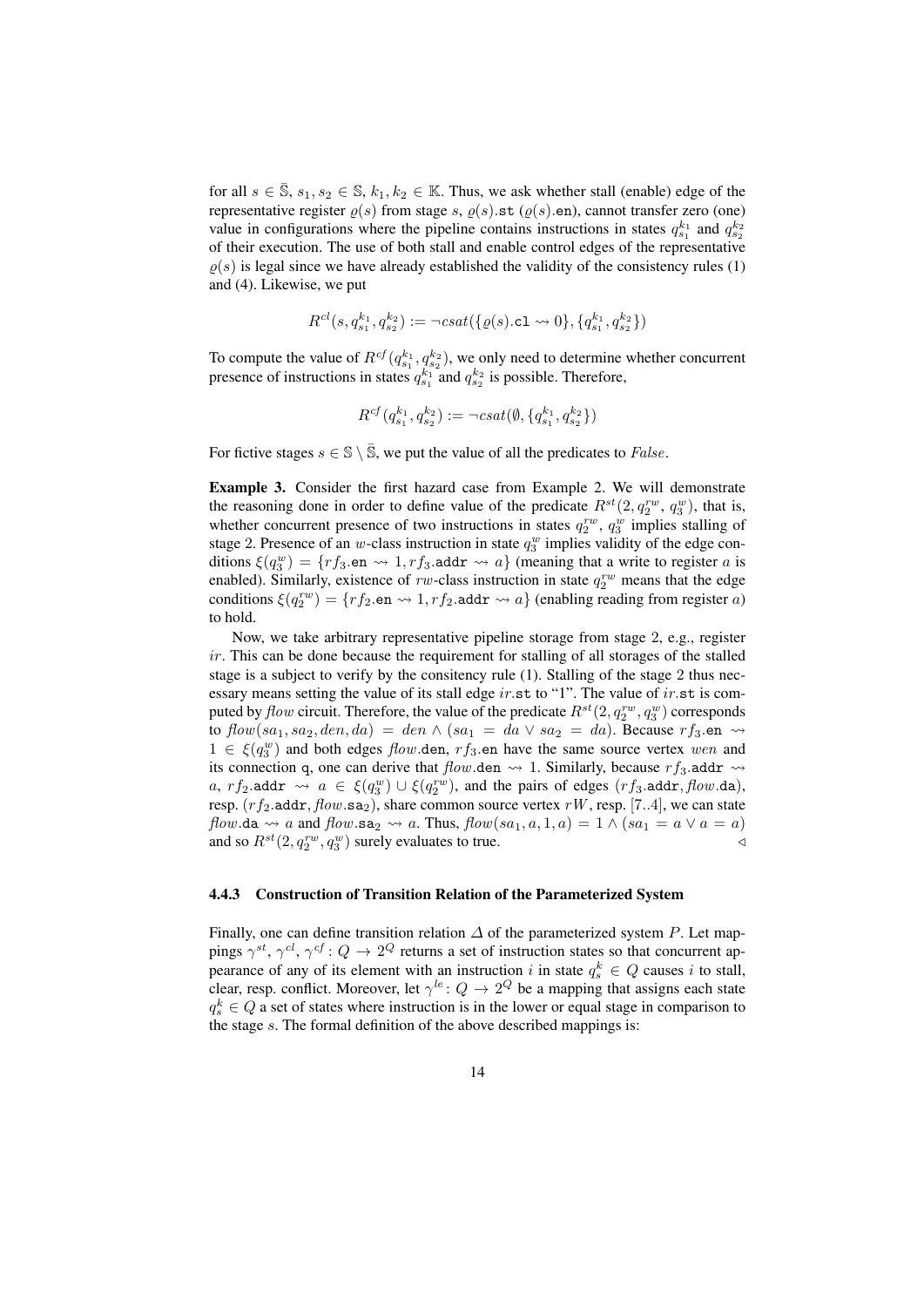$$
\gamma^{st}(q_s^k) := \{ q \in Q \mid R^{st}(s, q_s^k, q) \}
$$
  
\n
$$
\gamma^{cl}(q_s^k) := \{ q \in Q \mid R^{cl}(s+1, q_s^k, q) \land \neg R^{st}(s, q_s^k, q) \}
$$
  
\n
$$
\gamma^{cf}(q_s^k) := \{ q \in Q \mid R^{cf}(q_s^k, q) \}
$$
  
\n
$$
\gamma^{le}(q_s^k) := \{ q_{s_1}^{k_1} \in Q \mid s_1 \le s \land k_1 \in \mathbb{K} \}
$$

Note that for successful clearing of instruction in stage  $s$ , it is required that the stage  $s$ is not stalled at the same time. Otherwise, the instruction would not be cleared.

Now, an instruction stays in the same state  $q_s^k$ , i.e., yields a step  $q_s^k \rightarrow q_s^k$ ,  $s \in \mathbb{S}$ ,  $k \in \mathbb{K}$ , iff there is an earlier instruction in a state causing the later instruction to stall or when stage s is already occupied. Formally,

$$
\exists j < i : G \models q_s^k \to q_s^k \in \Delta \Leftrightarrow G = (\gamma^{st}(q_s^k) \cup \gamma^{le}(q_s^k)) \setminus \gamma^{cl}(q_s^k)
$$

An instruction in state  $q_s^k$  is canceled, i.e., yields a step  $q_s^k \to q_{s+1}^{any}, s \in \mathbb{S} \setminus \{\max(\mathbb{S})\},$  $k \in \mathbb{K}$  if there exists an earlier instruction in a state causing the later instruction to clear. More formally,

$$
\exists j
$$

For conflicting case, presence of instruction in state  $q_s^k$  is considered as spurious if there exists an earlier instruction in a state so that  $R^{cf}(q_{s_1}^{k_1}, q_{s_2}^{k_2})$  is positive. To avoid false alarms, a transition  $q_s^k \to q_{s+1}^{any}, s \in \mathbb{S} \setminus \{\max(\mathbb{S})\}, k \in \mathbb{K}$  is yielded in such a case. Formally,

$$
\exists j
$$

Finally, an instruction can proceed to next stage, i.e., yield a step  $q_s^k \rightarrow q_{s+1}^k$ ,  $s \in$  $\{\max(\mathbb{S})\}, k \in \mathbb{K}$  if none of the above rules is applied. More precisely,

$$
\forall j < i \colon G \models q_s^k \to q_{s+1}^k \in \Delta \Leftrightarrow G = Q \setminus \bigcup_{x \in \{st, cl, cf, le\}} \gamma^x(q_s^k)
$$

The shown construction of transition relation  $\Delta$  expects that the parameterized system  $P$  will be verified with a fairness assumption that during each change of its configuration every process (instruction) must yield a step.

Initially, any instruction of w, rw as well as  $any$  class can enter the pipeline. Therefore, the regular set I of initial states is  $({w, rw, any} \times {0})^+$ . In order to describe bad configurations, we have to determine the number of cycles  $h$ , during which an rw-class instruction must not store a value into  $v_t$  because it would necessary mean that the written data were incorrectly fetched. From the hazard case, we know that data supposed to be written to  $v_t$  are computed in stage  $s_t$ , and the computed value is *committed* to  $v_t$ in the next cycle, i.e., in stage  $s_t + 1$ . To ensure that data computed in stage  $s_t$  are correct, no write to  $v_w$  can occur for  $s_t - s_r$  cycles. Otherwise, during the execution of an  $rw$ -class instruction, there would be an update of storage  $v_r$  that is read by the instruction and thus the instruction would perform computation with incorrect data. Because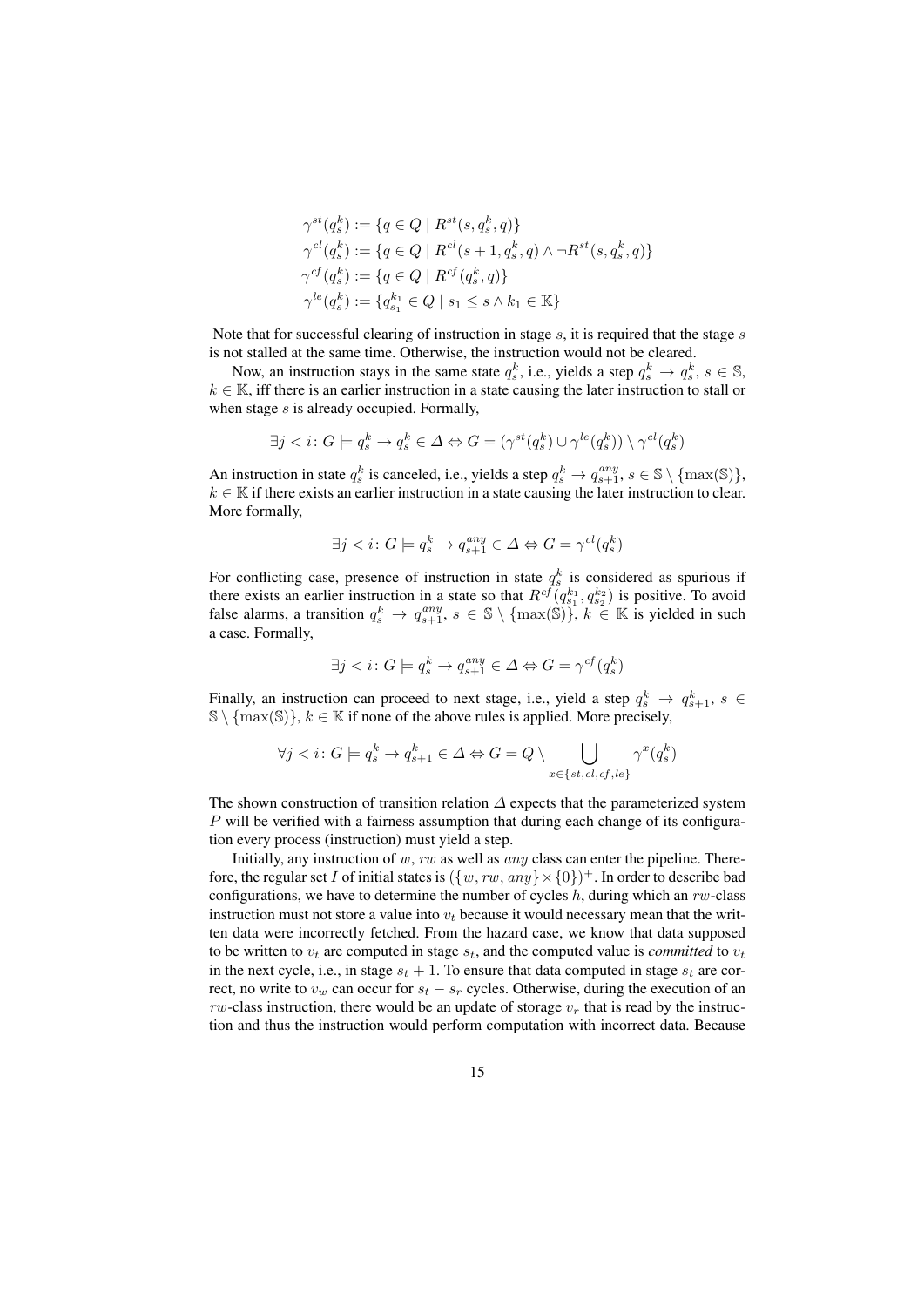a RAW hazard is exhibited only after commitment of the incorrectly fetched data to  $v_t$ , the value of h is given by  $(s_t + 1) - s_r$ . Hence, for w-class instructions, we consider h subsequent states following the one involving write to  $v_w$ , i.e.,  $q_{s_w+1}^w, ..., q_{s_w+h}^w$ , as *hazardous*. A configuration is considered as bad if it includes an occurrence of a hazard state followed by a state  $q_{s_t+1}^{rw}$  of an rw-class instruction.

### 4.5 Verification of The Parameterized System

The reachability problem defined by the parameterized system  $P$  and by the sets of initial and bad states can be checked using techniques described, e.g., in [2, 3].

Example 4. Consider the first hazard case described in Example 2 to be present in five staged CPU. The execution of a w-class instruction writing to register file port  $rf_3$  is described by a process going through the sequence of states  $q_0^w, q_1^w, q_2^w, q_3^w, q_4^w, q_5^w, q_6^w$ where  $rf_3$  is written in state  $q_3^w$  and  $q_0$ ,  $q_6$  denote initial, resp. final, state. The execution of the rw-class instructions reading from port  $rf_2$  and writing to port  $rf_3$  passed through the sequence of states  $q_0^{rw}$ ,  $q_1^{rw}$ ,  $q_2^{rw}$ ,  $q_3^{rw}$ ,  $q_4^{rw}$ ,  $q_5^{rw}$ . Here, the port  $rf_2$  is read in state  $q_2^{rw}$ , and port  $rf_3$  is written in state  $q_3^{rw}$  with its value committed in state  $q_4^{rw}$ . Because the value of  $rf_3$  is committed in state  $q_4^{rw}$ , i.e., in stage 4, and  $rf_2$  is read in state  $q_2^{rw}$ , i.e., in stage 2, the length h is  $4-2=2$  causing states  $q_4^w$ ,  $q_5^w$  to be hazard states. Thus, the set B of minimal bad configurations is  $\{q_4^w q_4^{rw}, q_5^w q_4^{rw}\}$ . A chosen parametric verification method can then be used to check whether a bad configuration, e.g.,  $q_6^{any} q_5^{wy} q_4^{ary} q_3^{any} q_2^{any} q_1^{any} q_0^{any}$ , is reachable.

# 5 Experimental Evaluation

We have implemented the above described method in a prototype tool [10] and tested it on five processors: *TinyCPU* is a small 8-bit processor that we mainly use for testing of new verification methods. *SPP8* is an 8-bit ipcore with 3 pipeline stages, 16 generalpurpose registers, and a RISC instruction set consisting of 9 instructions. *SPP16* is a 16-bit variant of the previous processor with a more complex memory model. *Codea2* is a 16-bit processor dedicated for signal processing applications [9]. It is equipped with 16 general-purpose registers, 15 special registers, a flag register, and an instruction set including 41 instructions where each may use up to 4 available addressing modes. Finally, *DLX5* is a 5-staged 32-bit processor able to execute a subset of the instruction set of the DLX architecture [19] (without floating point instructions). Some of the processors were in multiple variants that differ from each other, e.g., in the way how RAW hazards are avoided or in having some additional instruction specific registers such as a register for storing MSB bits of the product, or flag registers.

We conducted series of experiments on a PC with Intel Core i7-3770K @3.50GHz and 16 GB RAM with results presented in Table 2. The columns give the verified processor, its variant, the time needed for the data flow analysis, the duration of the consistency checking, the time spent by verification of the PSs that are created based on each hazard case, and the overall verification time. The last column represents the number of hazard cases that had to be verified during the model verification phase. Note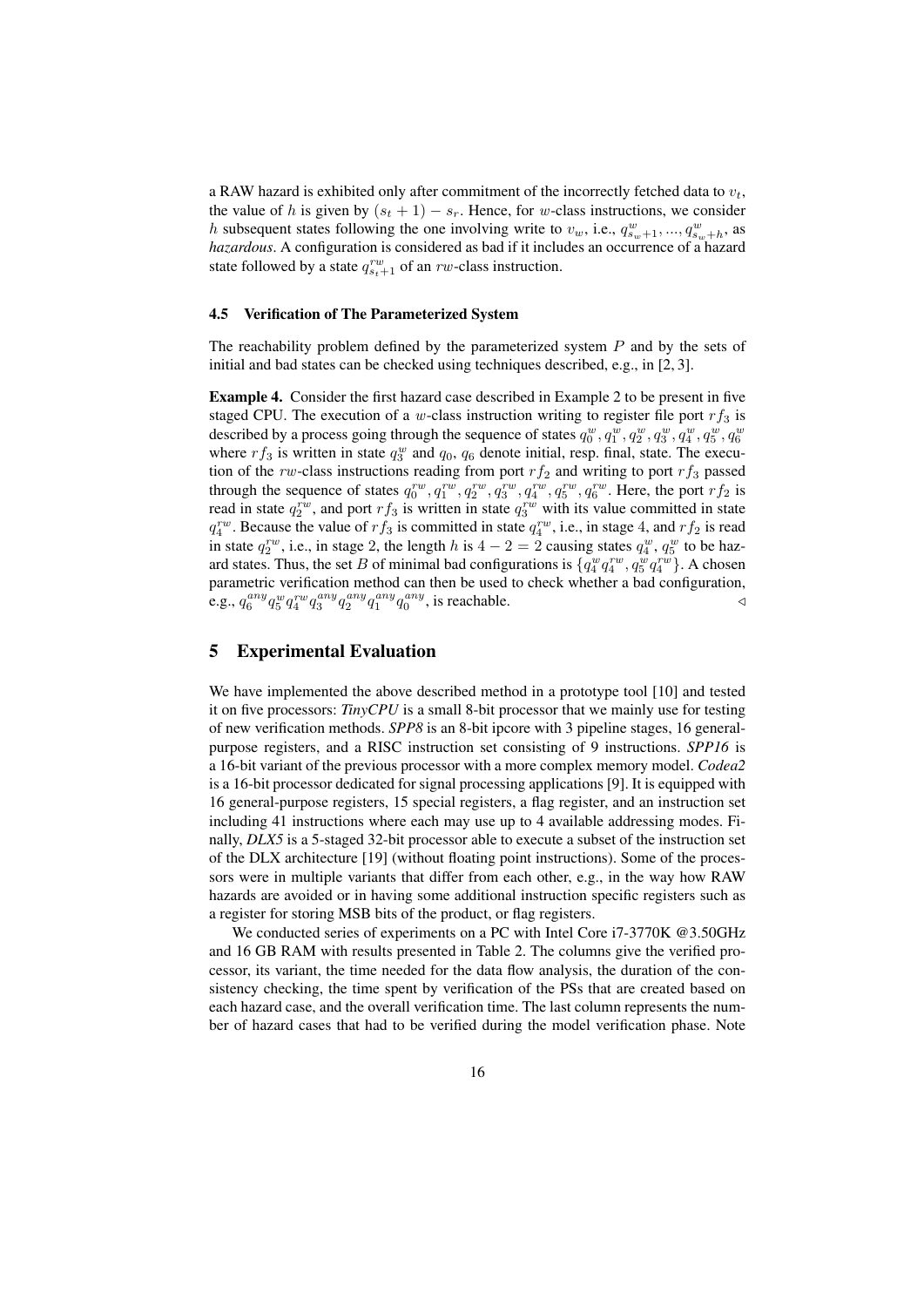Table 2: Verification times.

| Processor /      |            | Data flow      | Consistency  | Par. Mod.  | Total      | Hazard      |
|------------------|------------|----------------|--------------|------------|------------|-------------|
| variant          |            | analysis $[s]$ | checking [s] | verif. [s] | time $[s]$ | Cases $[#]$ |
| <b>TinyCPU</b>   | S          | 8              |              | 12         | 21         | 9           |
|                  | SF         | 10             | 3            | 21         | 34         | 19          |
|                  | B          | 8              |              | 13         | 22         | 9           |
| SPP <sub>8</sub> | S          | 28             | 6            | 62         | 96         | 40          |
|                  | B          | 29             | 6            | 67         | 102        | 40          |
| <b>SPP16</b>     | S          | 34             | 7            | 89         | 130        | 58          |
|                  | B          | 33             | 7            | 97         | 137        | 58          |
| Codea2           | <b>SFH</b> | 162            | 18           | 856        | 1036       | 281         |
| DLX5             | S          | 77             | 26           | 378        | 481        | 43          |
|                  | B          | 123            | 29           | 590        | 742        | 44          |
|                  |            |                |              |            |            |             |

S stalling logic B bypassing logic F flag register(s) H special register(s)

that each hazard case represents a separate task so the part of model verification can be parallelized.

By verifying the above processors, we identified a flaw in a RAW hazard resolution when accessing of the data memory in a development version of the SPP8 processor.

# 6 Conclusion

We have presented an approach that combines data-flow analysis and methods for formal verification of PSs in order to discover incorrectly handled RAW hazards in the RTL implementation of pipelined microprocessors. The approach was developed with the aim to be highly automated, not requiring any additional efforts from the developers (apart from specifying the architectural registers). We have implemented the approach and successfully tested it on several non-trivial microprocessors where the approach was able to discover previously unknown flaws caused by unhandled hazards.

In the future, we plan to complement the approach proposed in the paper by techniques suitable for verification of other processor features, such as write-after-write and control hazards. This is motivated by our general idea of trying to split processor verification into several simpler, specialised tasks.

*Acknowledgement:* This work was supported by the Czech Science Foundation under the project 14-11384S, the EU/Czech IT4Innovations Centre of Excellence project CZ.1.05/1.1.00/02.0070, and the internal BUT projects FIT-S-12-1 and FIT-S-14-2486.

# References

1. M. D. Aagaard. A hazards-based correctness statement for pipelined circuits. In *Proc. of Correct Hardware Design and Verification Methods (CHARME'03)*, volume 2860 of *LNCS*, pages 66–80. Springer, 2003.